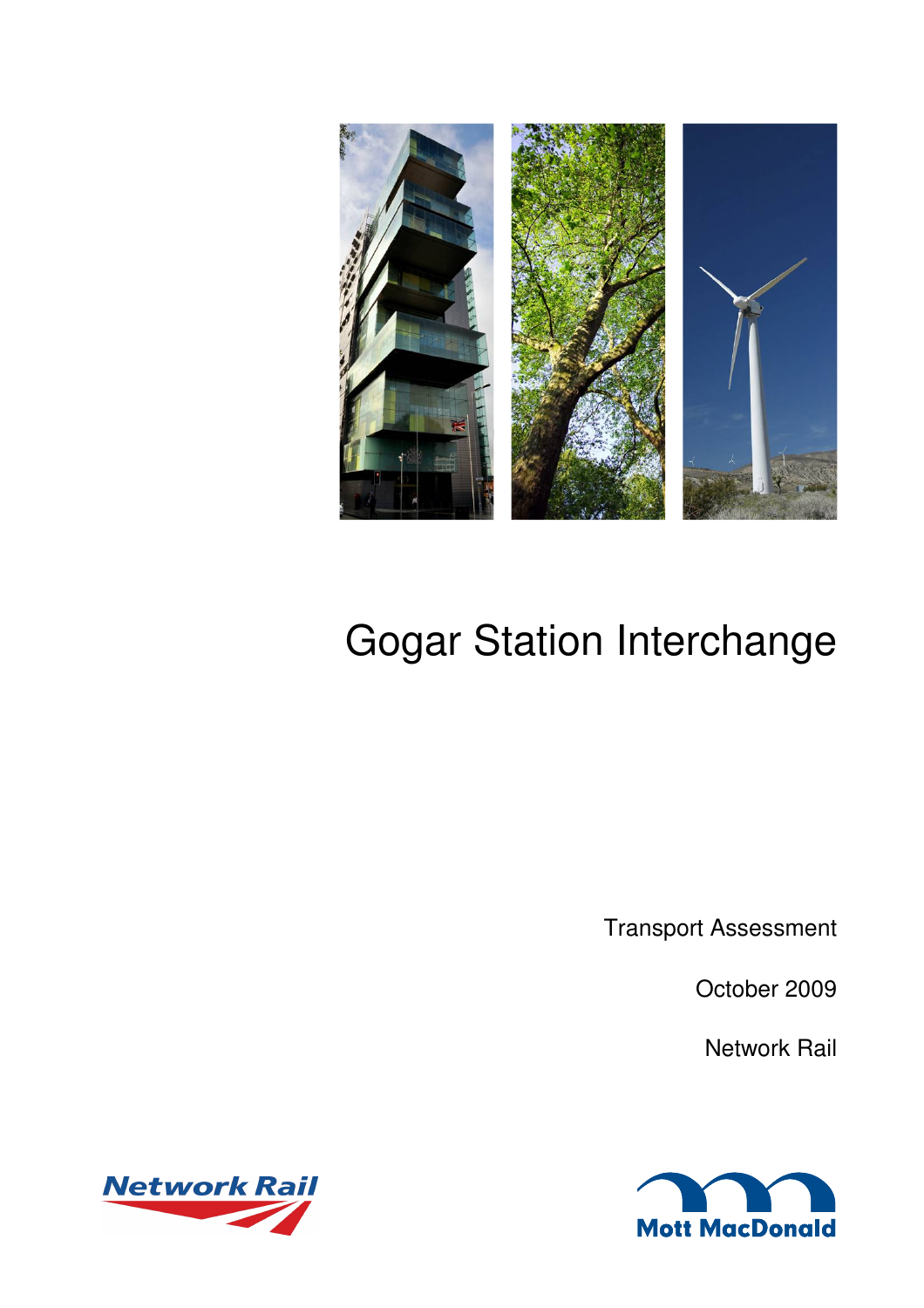# Gogar Station Interchange

 $\bar{\phantom{a}}$ 

Transport Assessment

October 2009

Network Rail

Buchanan House 58 Port Dundas Road Glasgow G4 0LQ

Mott MacDonald, 1 Atlantic Quay, Broomielaw, Glasgow G2 8JB, United Kingdom T +44(0) 141 222 4500 F +44(0) 141 221 2048 W www.mottmac.com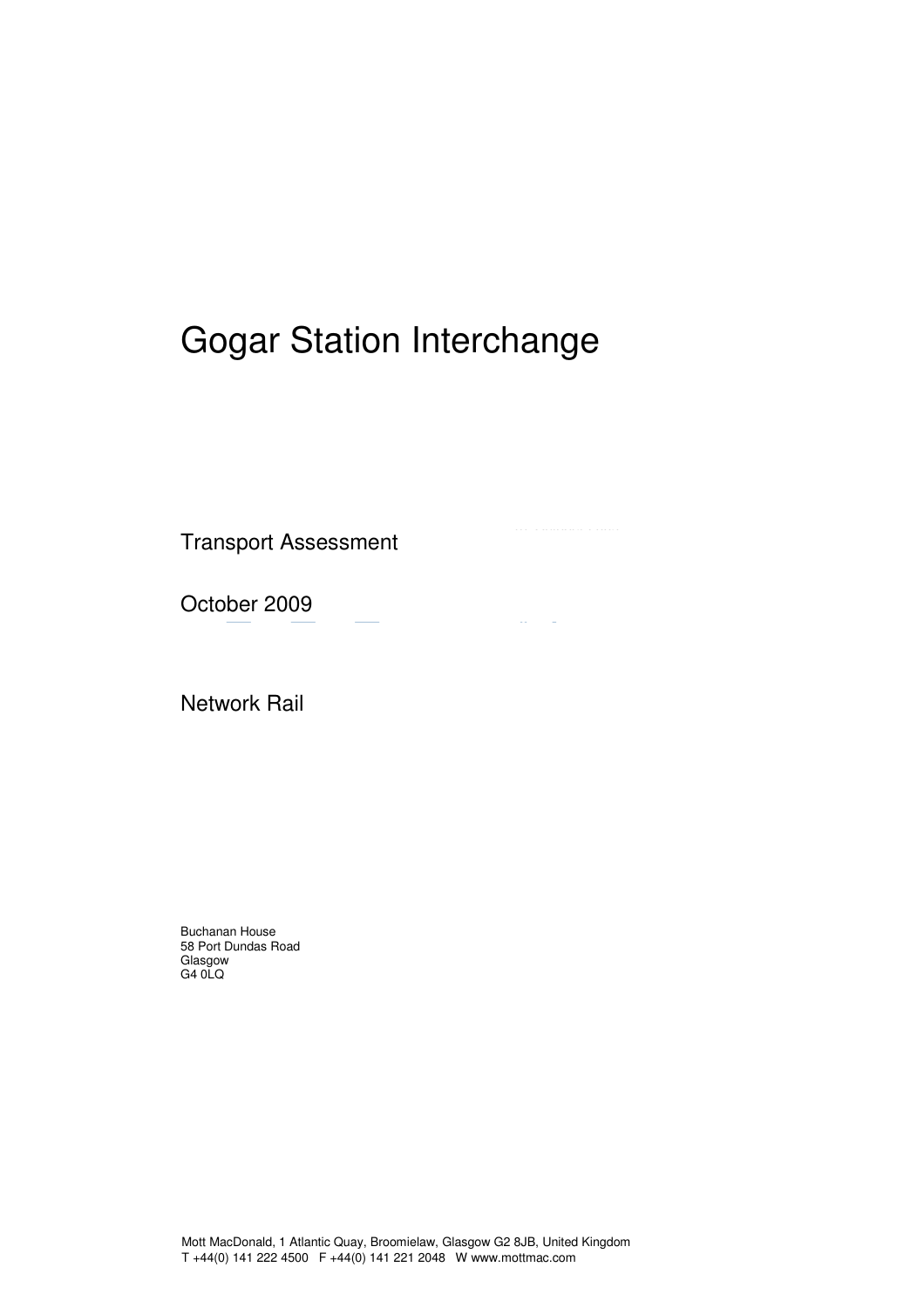

## Issue and revision record

| <b>Revision</b> | Date | <b>Originator</b>                      | Checker | Approver   | <b>Description</b> |
|-----------------|------|----------------------------------------|---------|------------|--------------------|
|                 |      | 08 October 2009 PR Goodenough J Dooley |         | A Oldfield | First issue        |

This document is issued for the party which commissioned it and for specific purposes connected with the captioned project only. It should not be relied upon by any other party or used for any other purpose.

We accept no responsibility for the consequences of this document being relied upon by any other party, or being used for any other purpose, or containing any error or omission which is due to an error or omission in data supplied to us by other parties.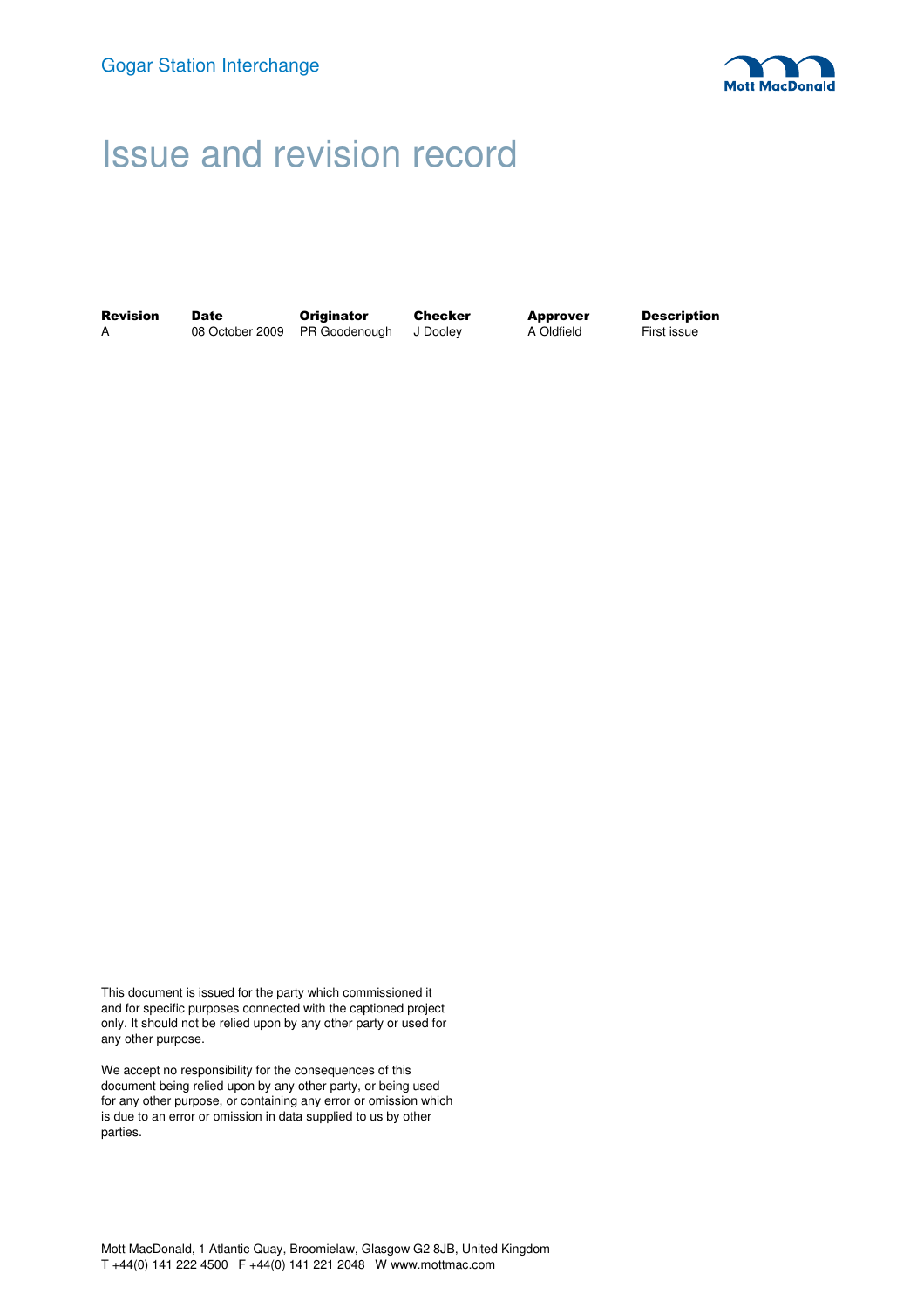

# **Content**

#### Chapter Title Page

|       | <b>Executive Summary</b>                                                                                                                                                                                                            |                |
|-------|-------------------------------------------------------------------------------------------------------------------------------------------------------------------------------------------------------------------------------------|----------------|
|       |                                                                                                                                                                                                                                     |                |
| 1.    | Introduction                                                                                                                                                                                                                        | 1              |
| 1.1   |                                                                                                                                                                                                                                     | $\overline{1}$ |
| 1.2   | Key Assumptions Learning Communications and the Communications of the Communications of the Communications of the Communications of the Communications of the Communications of the Communications of the Communications of th      | $\overline{1}$ |
| 1.3   | Structure of Report <b>Executive Structure</b> of Apple                                                                                                                                                                             | $\overline{2}$ |
| 2.    | <b>Policy Context and Relevant Studies</b>                                                                                                                                                                                          | 3              |
| 2.1   |                                                                                                                                                                                                                                     |                |
| 2.1.1 | Scottish Planning Policy 17: Planning for Transport North American Control of Contractor Control of Contractor Control of Contractor Control of Contractor Control of Contractor Control of Contractor Control of Control of C      |                |
| 2.1.2 | Planning Advice Note 75: Planning for Transport Material Contract of Contract of Contract of Contract of Contract of Contract of Contract of Contract of Contract of Contract of Contract of Contract of Contract of Contract       |                |
| 2.2   |                                                                                                                                                                                                                                     |                |
| 2.2.1 |                                                                                                                                                                                                                                     |                |
| 2.3   |                                                                                                                                                                                                                                     |                |
| 2.3.1 | Local Transport Strategy 2007-2011 Lease and the contract of the contract of the contract of the contract of the contract of the contract of the contract of the contract of the contract of the contract of the contract of t      | $\overline{4}$ |
| 2.3.2 | Rural West Edinburgh Local Plan <b>Construction Construction Construction</b> Construction Construction Construction C                                                                                                              |                |
| 2.3.3 | West Edinburgh Planning Framework 2008 Contract and the contract of the contract of the contract of the contract of the contract of the contract of the contract of the contract of the contract of the contract of the contra      |                |
| 2.4   |                                                                                                                                                                                                                                     |                |
| 2.5   | Relevant Studies 55 and 2008 and 2009 and 2009 and 2009 and 2009 and 2009 and 2009 and 2009 and 2009 and 2009                                                                                                                       |                |
| 2.5.1 | West Edinburgh Transport Appraisal - Part 1                                                                                                                                                                                         |                |
| 2.5.2 |                                                                                                                                                                                                                                     | -6             |
| 2.5.3 | Edinburgh Airport Surface Access Strategy 2007-2011 [19] The Contract of the Contract of the Contract of the Contract of the Contract of the Contract of the Contract of the Contract of the Contract of the Contract of the C      | 7              |
| 3.    | <b>Existing Transport Conditions</b>                                                                                                                                                                                                | 9              |
| 3.1   | Existing Road Network <b>Existence</b> Controller and the Controller Controller and the Controller Controller and the Controller and Controller and Controller and Controller and Controller and Controller and Controller and Cont | 9              |
| 3.2   | Existing Traffic Flows 2008 2009 10 2009 10 2009 10 2009 10 2009 10 2009 10 2009 10 2009 10 2009 10 2009 10 20                                                                                                                      |                |
| 3.3   | On-street Car Parking 13                                                                                                                                                                                                            |                |
| 3.4   |                                                                                                                                                                                                                                     |                |
| 3.5   |                                                                                                                                                                                                                                     |                |
| 3.6   | Existing Rail Services                                                                                                                                                                                                              | 15             |
| 3.7   |                                                                                                                                                                                                                                     | 21             |
| 4.    | <b>Proposed Development</b>                                                                                                                                                                                                         | 23             |
| 4.1   | <u> 1989 - Johann Stoff, deutscher Stoff, der Stoff, der Stoff, der Stoff, der Stoff, der Stoff, der Stoff, der S</u><br>Site Location                                                                                              | 23             |
| 4.2   | Development Proposals experience and the contract of the contract of the contract of the contract of the contract of the contract of the contract of the contract of the contract of the contract of the contract of the contr      | -23            |
| 4.3   | Relevant Committed Developments <b>Exercísion Contract Committed Developments</b>                                                                                                                                                   | 23             |
| 4.3.1 |                                                                                                                                                                                                                                     | 23             |

112453/252960/CIV/4001/A

P:\Glasgow\ITG\Transport Planning\Projects\252960 CC05 GOGAR\D - Documents\03 - Working\Gogar TA\_v7.doc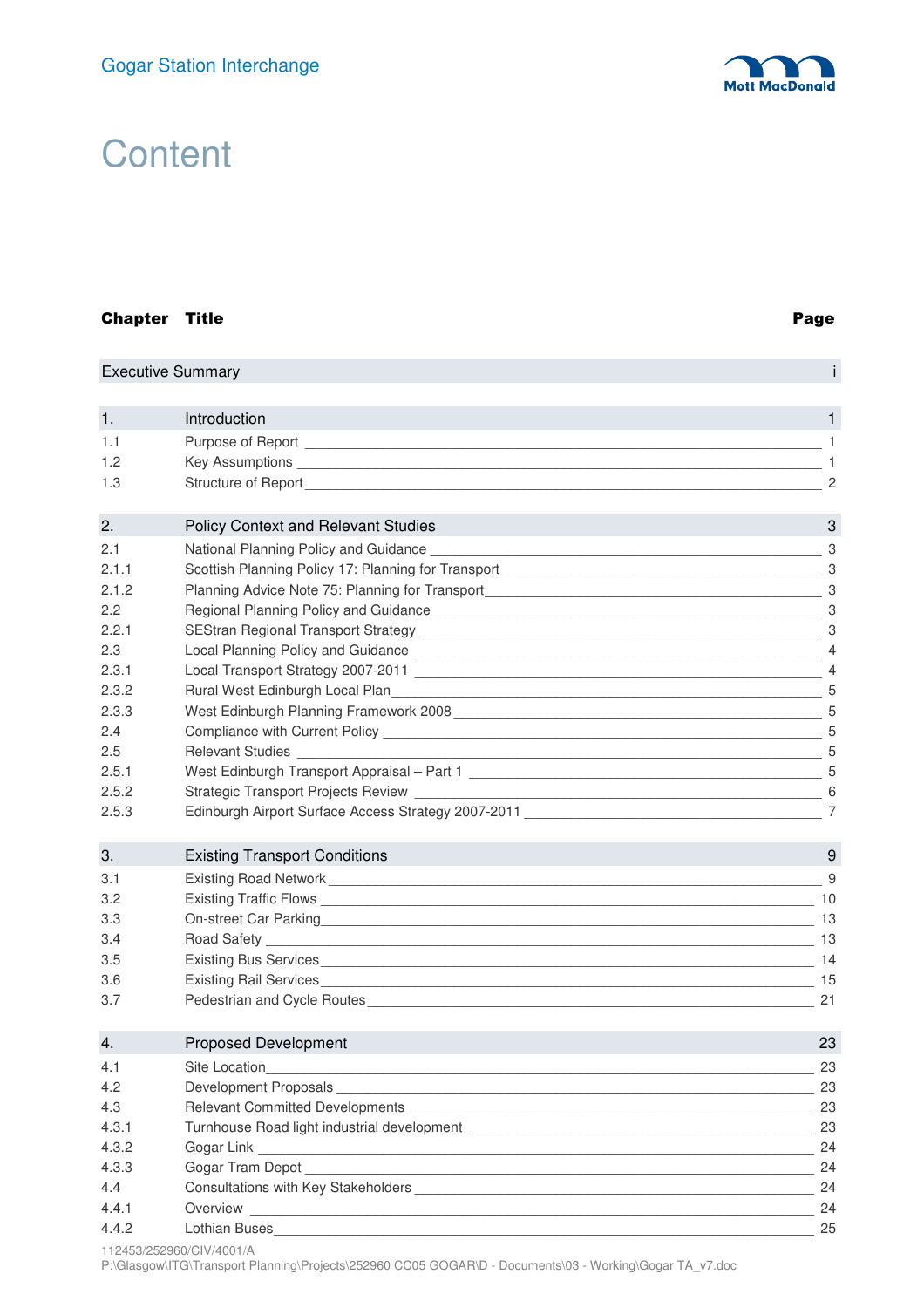

| 4.4.3      |                                                                                                                                                                                                                                |    |
|------------|--------------------------------------------------------------------------------------------------------------------------------------------------------------------------------------------------------------------------------|----|
| 4.4.4      | E&M Horsburgh 26                                                                                                                                                                                                               |    |
| 4.4.5      |                                                                                                                                                                                                                                |    |
| 4.5        |                                                                                                                                                                                                                                |    |
| 4.6        | Development Trip Generation [1994] [1994] [1995] [1996] [1996] [1996] [1996] [1996] [1996] [1996] [1996] [1996] [1996] [1996] [1996] [1996] [1996] [1996] [1996] [1996] [1996] [1996] [1996] [1996] [1996] [1996] [1996] [1996 | 28 |
| 4.6.1      |                                                                                                                                                                                                                                |    |
| 4.6.2      |                                                                                                                                                                                                                                |    |
| 4.7        |                                                                                                                                                                                                                                |    |
| 5.         | <b>Transport Network Impact</b>                                                                                                                                                                                                | 36 |
| 5.1        |                                                                                                                                                                                                                                | 36 |
| 5.2        |                                                                                                                                                                                                                                |    |
| 5.3        |                                                                                                                                                                                                                                |    |
| 5.4        |                                                                                                                                                                                                                                | 39 |
| 5.5        |                                                                                                                                                                                                                                | 41 |
| 6.         | Sustainable Access Strategy                                                                                                                                                                                                    | 43 |
| 6.1        |                                                                                                                                                                                                                                |    |
| 6.2        |                                                                                                                                                                                                                                |    |
| 6.3        |                                                                                                                                                                                                                                |    |
| 6.4        |                                                                                                                                                                                                                                |    |
| 6.5        |                                                                                                                                                                                                                                | 45 |
| 6.6        |                                                                                                                                                                                                                                | 45 |
| 6.7        | Access for mobility and visually impaired Access of the state of the state of the state of the state of the state of the state of the state of the state of the state of the state of the state of the state of the state of t | 46 |
| 7.         | Summary                                                                                                                                                                                                                        | 47 |
| 7.1        | Construction Phase <b>Construction</b> Phase <b>Construction</b> Phase <b>Construction</b> Phase <b>Construction</b> Phase <b>Construction</b>                                                                                 | 47 |
| 7.2        |                                                                                                                                                                                                                                | 47 |
| Appendices |                                                                                                                                                                                                                                | 49 |
|            |                                                                                                                                                                                                                                |    |
|            |                                                                                                                                                                                                                                |    |
|            | Appendix C. Proposed Interchange Layout                                                                                                                                                                                        | 52 |
|            |                                                                                                                                                                                                                                |    |

Appendix D. A8 Construction Traffic Management Proposals \_\_\_\_\_\_\_\_\_\_\_\_\_\_\_\_\_\_\_\_\_\_\_\_\_\_\_\_\_\_\_\_\_\_\_\_\_\_\_\_\_\_ 53

Appendix E. 800m Isochrone \_\_\_\_\_\_\_\_\_\_\_\_\_\_\_\_\_\_\_\_\_\_\_\_\_\_\_\_\_\_\_\_\_\_\_\_\_\_\_\_\_\_\_\_\_\_\_\_\_\_\_\_\_\_\_\_\_\_\_\_\_\_\_\_\_\_\_ 54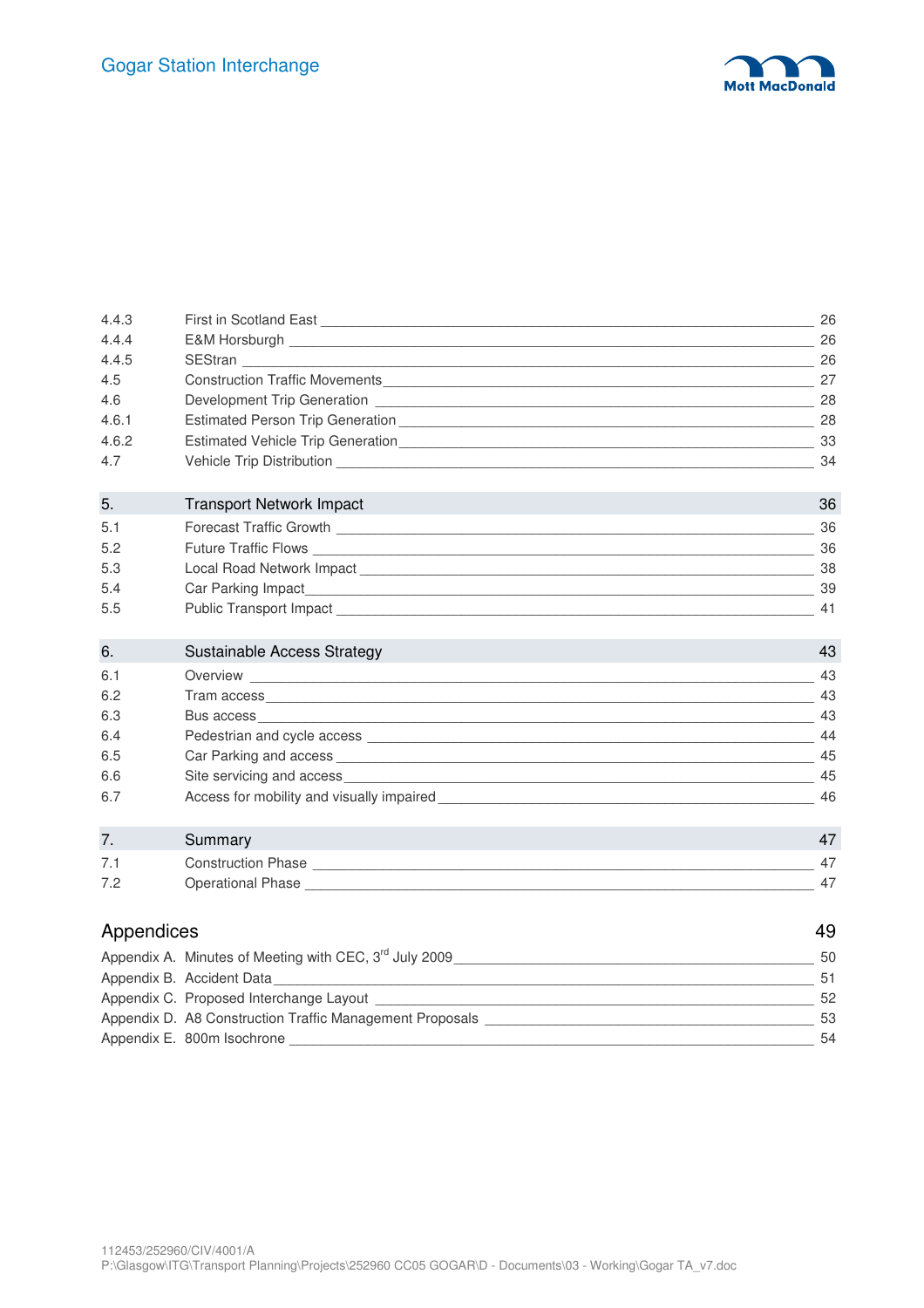

# Executive Summary

## Introduction

Mott MacDonald has been appointed to prepare a Transport Assessment in support of a planning application for a new inter-modal transport interchange on land north of the A8/A720 gyratory at Gogar, City of Edinburgh.

The development will comprise a two platform station for heavy rail services, with a covered pedestrian footbridge over the Edinburgh Tramway providing access to a two platform tram stop to the south east. A subway will be constructed to the south east of the interchange to enable pedestrian movement under the A8 Glasgow Road to the retail/employment areas to the south. Bus/taxi stopping facilities and car/cycle parking will also be provided as part of the interchange development.

### Policy Context and Relevant Studies

The proposed development is fully compliant with the current national, regional and local planning policy framework, and contributes directly to the achievement of CEC's specific objectives for the transport system, as outlined in the Local Transport Strategy.

Relevant studies include the West Edinburgh Transport Appraisal – Part 1, the Strategic Transport Projects Review and the Edinburgh Airport Surface Access Strategy 2007-2011. The proposed inter-modal transport interchange at Gogar is one of the key interventions identified in each study to address the transport issues identified.

### Existing Transport Conditions

Our review of existing transport conditions in the vicinity of the proposed development suggests that Gogar Roundabout currently operates within capacity during the AM peak period. Accident figures are consistent with the national average for a junction of this type, and there is no apparent safety problem relating to vulnerable road users. Regular bus services operate along the A8 Glasgow Road, with stops provided on the eastbound offslip and westbound

i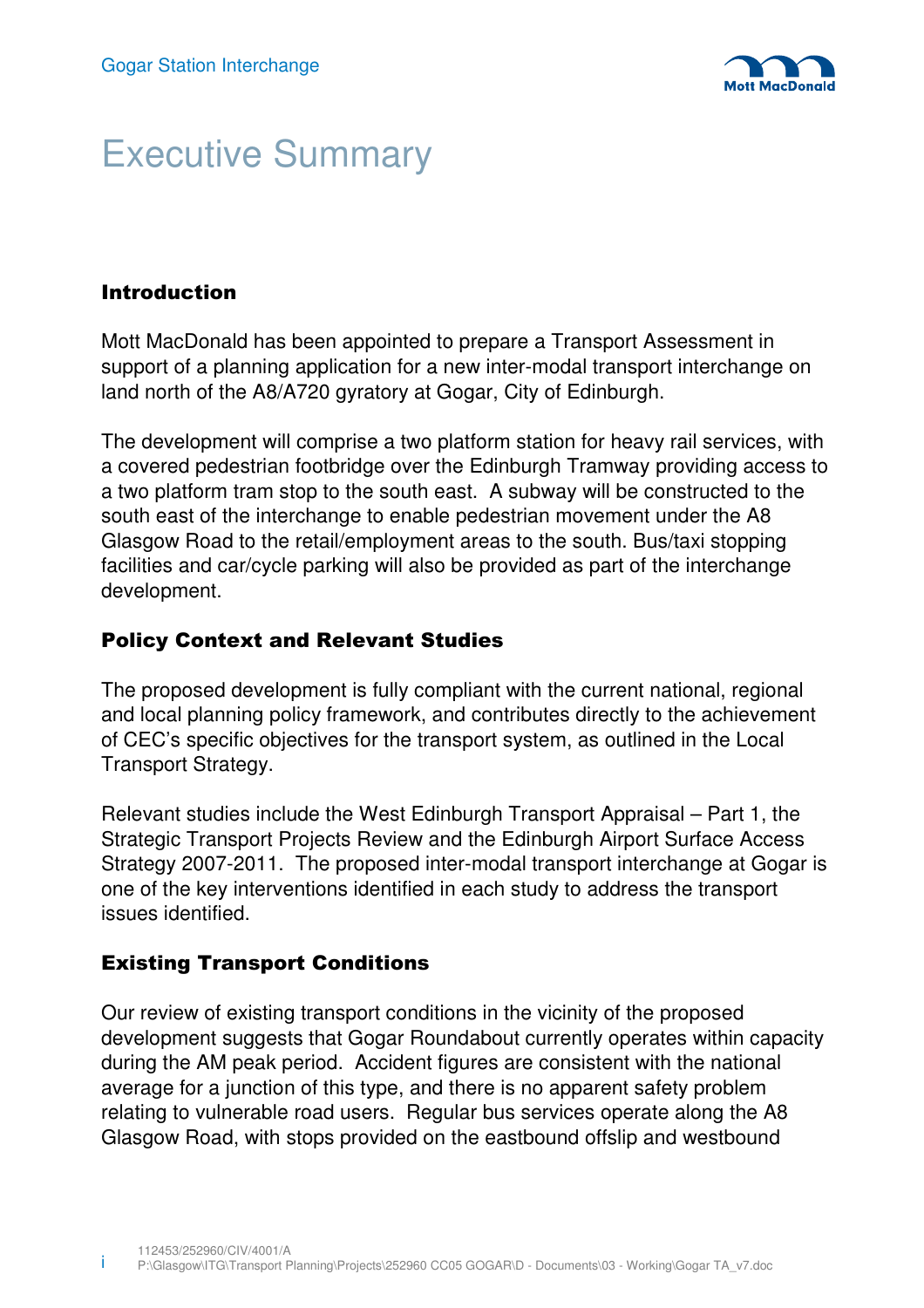

onslip of Gogar Roundabout. Designated cycle routes are provided on the north and south sides of the A8 Glasgow Road, adjacent to the development site.

We have observed existing problems with on-street parking in the Turnhouse Road/West Craigs Crescent area, and on-street parking extends northwards from the 30mph speed limit zone boundary, more than 1km walk distance from the proposed development.

With regard to existing rail services, surveys of boarding and alighting rail passengers were undertaken at South Gyle station, between 0630 and 0900 on Tuesday  $4<sup>th</sup>$  August 2009 and between 0700 and 0930 on Tuesday 1<sup>st</sup> September 2009. The surveys indicate that a small minority of boarding rail passengers parked their car at South Gyle station, representing 6% (10 passengers) of the total boardings recorded during the August 2009 survey, and 9% (15 passengers) of the total boardings recorded during the September 2009 survey.

However, the station car park reaches capacity between 0800 and 0830. Site observations suggest that the majority of parking demand is associated with car drivers parking within the (free) car park and boarding either the RBS or Edinburgh Park (HSBC) shuttle bus to complete their journey to work.

### Proposed Development

The site for the proposed interchange fronts the north side of the A8 Glasgow Road and covers an area of approximately 1.0ha. This excludes the area covered by the tram stop which is being progressed as part of the Edinburgh Tram works. The proposals include parking for 100 cycles and 18 cars (comprising four disabled, four staff and ten short-stay spaces), together with two bus stands and three bus layover bays.

The Edinburgh Tram works also include the construction of a maintenance and stabling facility on land to the northwest of Gogar Roundabout, with a single carriageway access road. The site layout for the proposed interchange facility has been designed to accommodate the dualling of the tram depot access road at a later date if required, to accommodate the proposed Gogar Link (identified in the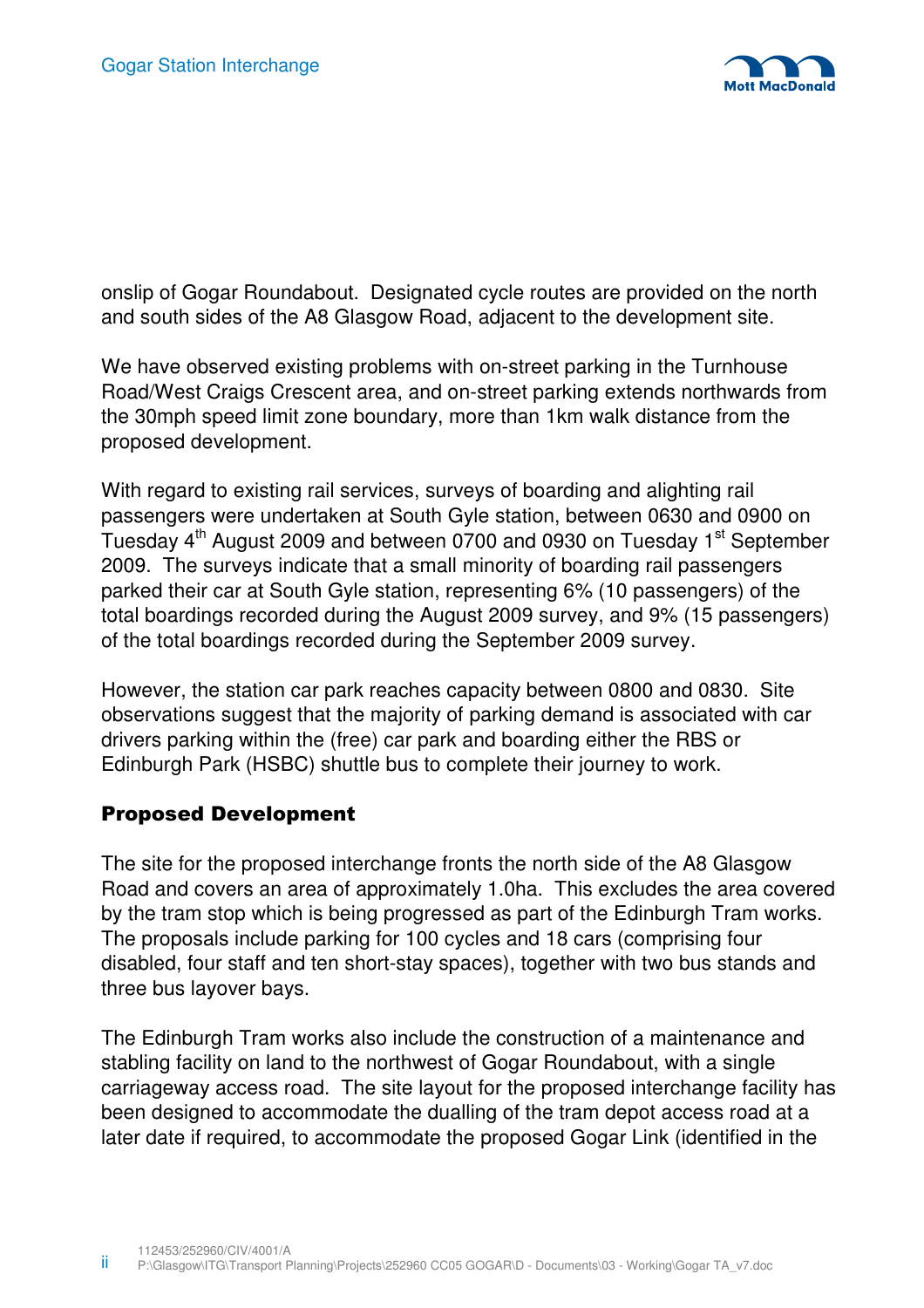

West Edinburgh Transport Appraisal) connecting Gogar Roundabout with the Airport and Eastfield Road.

Liaison with Lothian Buses, First in Scotland East, E&M Horsburgh and SEStran has taken place to define likely future requirements for bus interchange at Gogar. Lothian Buses and First in Scotland East expressed scepticism regarding the ability for bus services to be diverted into the interchange without significantly adding to journey time and operating costs, as well as inconveniencing existing bus passengers. However, the possibility of new/additional revenue support from CEC to facilitate route diversions was not discussed, and Lothian Buses have suggested that there is some potential to extend route 18 from the Gyle Shopping Centre to terminate at Gogar Interchange. E&M Horsburgh is keen for its (supported) services to be diverted to serve the new interchange.

SEStran is keen for the proposed Orbital Bus services to stop at Gogar Interchange, with layover facilities for buses terminating there rather than at the Airport, and "future proofing" so as to accommodate 18.0m length articulated bus operation in the future.

Construction works are programmed to commence in July 2010. Staged occupation of the A8 Glasgow Road will be required to facilitate subway construction, and traffic management proposals for these stages have been submitted for discussion/agreement with CEC as the roads authority. As the development site adjoins the strategic road network, construction HGVs will not be required to traverse local residential roads. Staff/HGV movements will be timed to avoid the peak periods on the local road network. The most significant effect will be during the construction of the pedestrian subway. Traffic management measures will be imposed to mitigate this effect. No other significant effects due to construction traffic are expected.

Weekday person trip and vehicle trip movements associated with the proposed Gogar Interchange have been estimated with reference to heavy rail passenger demand analysis undertaken by MVA for the GRIP Stage 2 and 3 reports, together with consultations with local bus operators and SEStran to define likely future bus movements.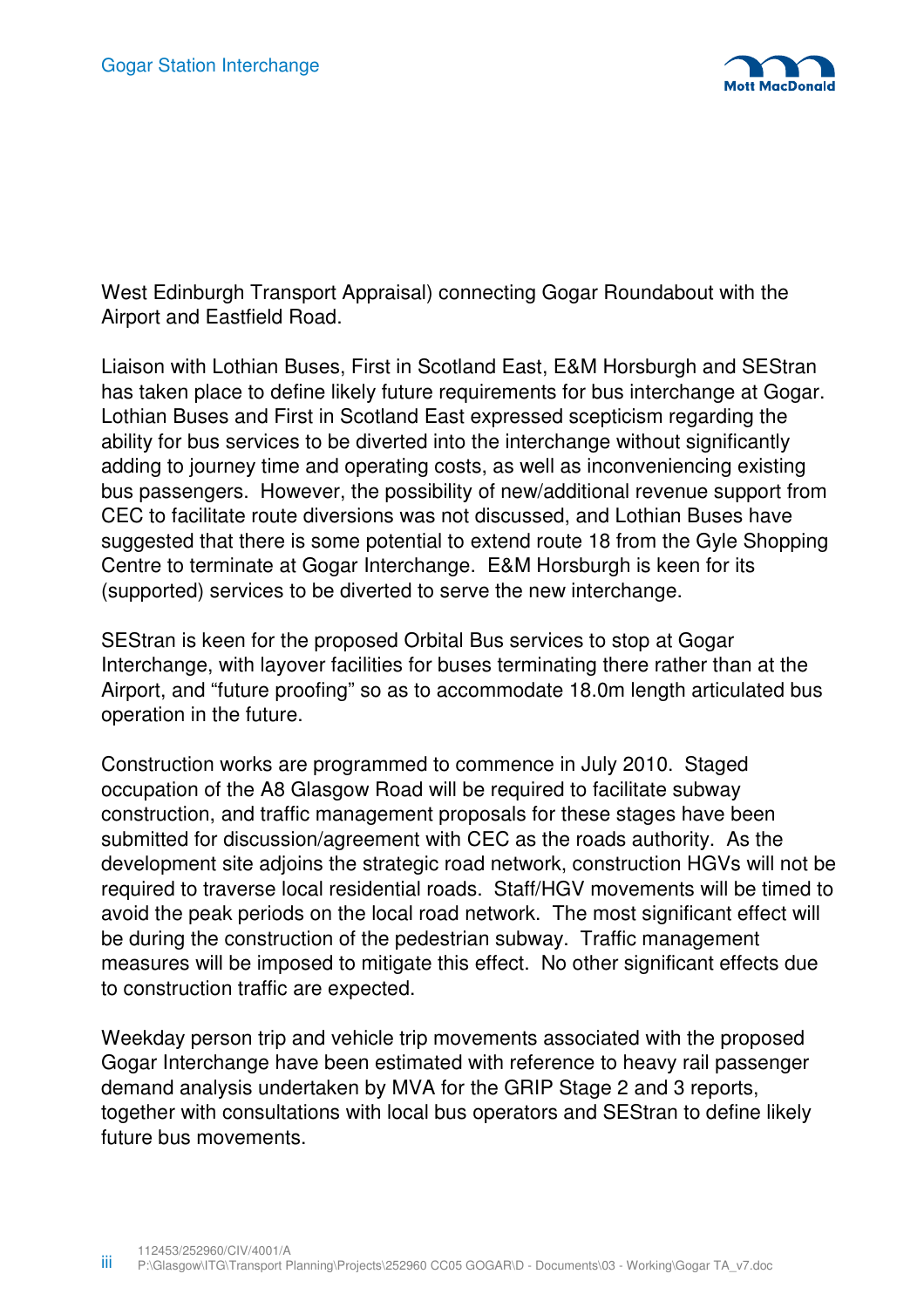

The impact of the development on the local road network has been assessed with reference to background traffic (factored to future years using National Road Traffic Forecasts (Great Britain) 1997 central growth factors) and development traffic (car and bus based). The percentage increase in vehicular traffic as a result of Gogar Interchange is small in the context of background traffic growth. There is no evidence that this small increase will cause a consequential increase in road traffic accidents.

We do not consider that current car parking conditions will be significantly worsened in the vicinity of Gogar Interchange as a result of the development and the absence of long term parking provision, on the following grounds:

- reduced service levels at South Gyle will have a limited impact, as rail borne Park & Ride activity at South Gyle has been shown to be low by the two surveys we have undertaken, and the additional walk/cycle distance to Gogar Interchange is relatively small. With provision of the new subway, we do not anticipate a major impact on the current travel behaviour of rail users;
- the Edinburgh Tram and proposed Orbital Bus services will provide frequent connections to free Park & Ride facilities elsewhere, which is likely to represent an attractive alternative to parking at Gogar Interchange if integrated public transport ticketing can be achieved;
- $\blacksquare$  the timing and extent of future rail improvements (with the opening of the Dalmeny Chord) and developments within the International Business Gateway have yet to be confirmed. Providing for car parking at this stage could lead to significant over or under provision; and
- indiscriminate parking in the Turnhouse Road area is already a problem, and any additional on-street parking is likely to occur further north, more than 1km from the station, which for motorists would be an unattractive option.

### Sustainable Access Strategy

The scheme has been designed to promote the use of sustainable travel modes for access and egress from the heavy rail station, facilitate safe internal circulation and be fully accessible to all members of the community.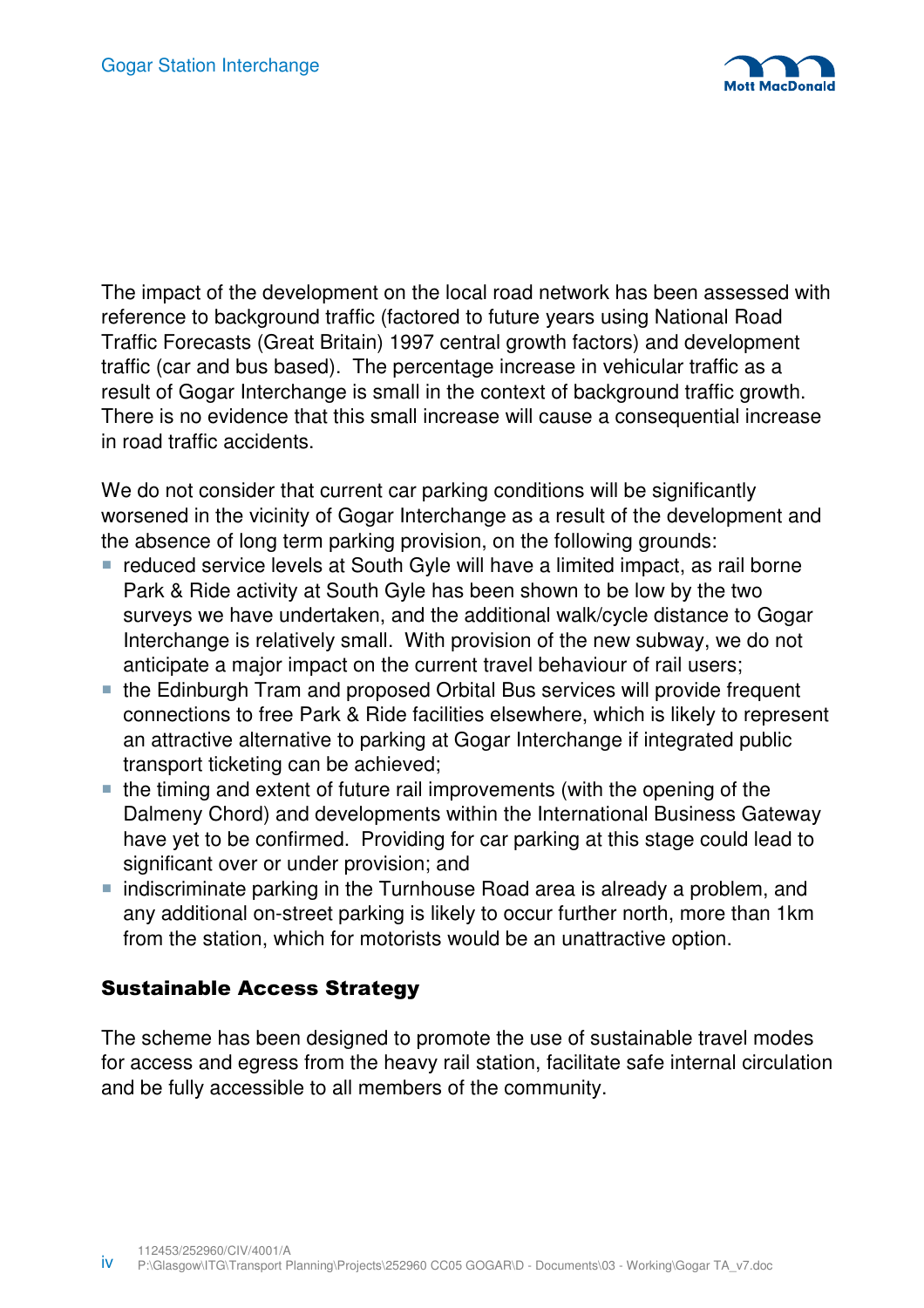

# 1. Introduction

#### 1.1 Purpose of Report

Mott MacDonald has been appointed to prepare a Transport Assessment in support of a planning application for a new inter-modal transport interchange on land north of the A8/A720 gyratory at Gogar, City of Edinburgh.

The development will comprise a two platform station for heavy rail services, with a covered pedestrian footbridge over the Edinburgh Tramway providing access to a two platform tram stop to the south east. A subway will be constructed to the south east of the interchange to enable pedestrian movement under the A8 Glasgow Road to the retail/employment areas to the south. Bus/taxi stopping facilities and car/cycle parking will also be provided as part of the interchange development.

#### 1.2 | Key Assumptions

This Transport Assessment has been prepared to cover the scope of work agreed at Mott MacDonald's meeting with City of Edinburgh Council (CEC) on 3 July 2009 (minutes included as **Appendix A**).

It is anticipated that the inter-modal transport interchange will be used by residents and employees of South Gyle and the Turnhouse Road area, as well as by heavy rail passengers transferring to tram services for their onward journey to Edinburgh Airport and other Edinburgh Tram destinations. Consequently pedestrian linkages between the interchange and surrounding residential and employment areas have been considered in this Transport Assessment, as well as capacity and safety on the local road network. Capacity has been investigated with reference to patterns of car parking demand at South Gyle railway station and on Turnhouse Road, together with consideration of existing bus shuttle services and additional bus services which may be provided with the inter-modal interchange in place.

This Transport Assessment also provides commentary on the potential impact of construction traffic, and summarises outline traffic management measures to be implemented during the construction phase. However, the report focuses primarily on the longer term operational phase.

<sup>112453/252960/</sup>CIV/4001/A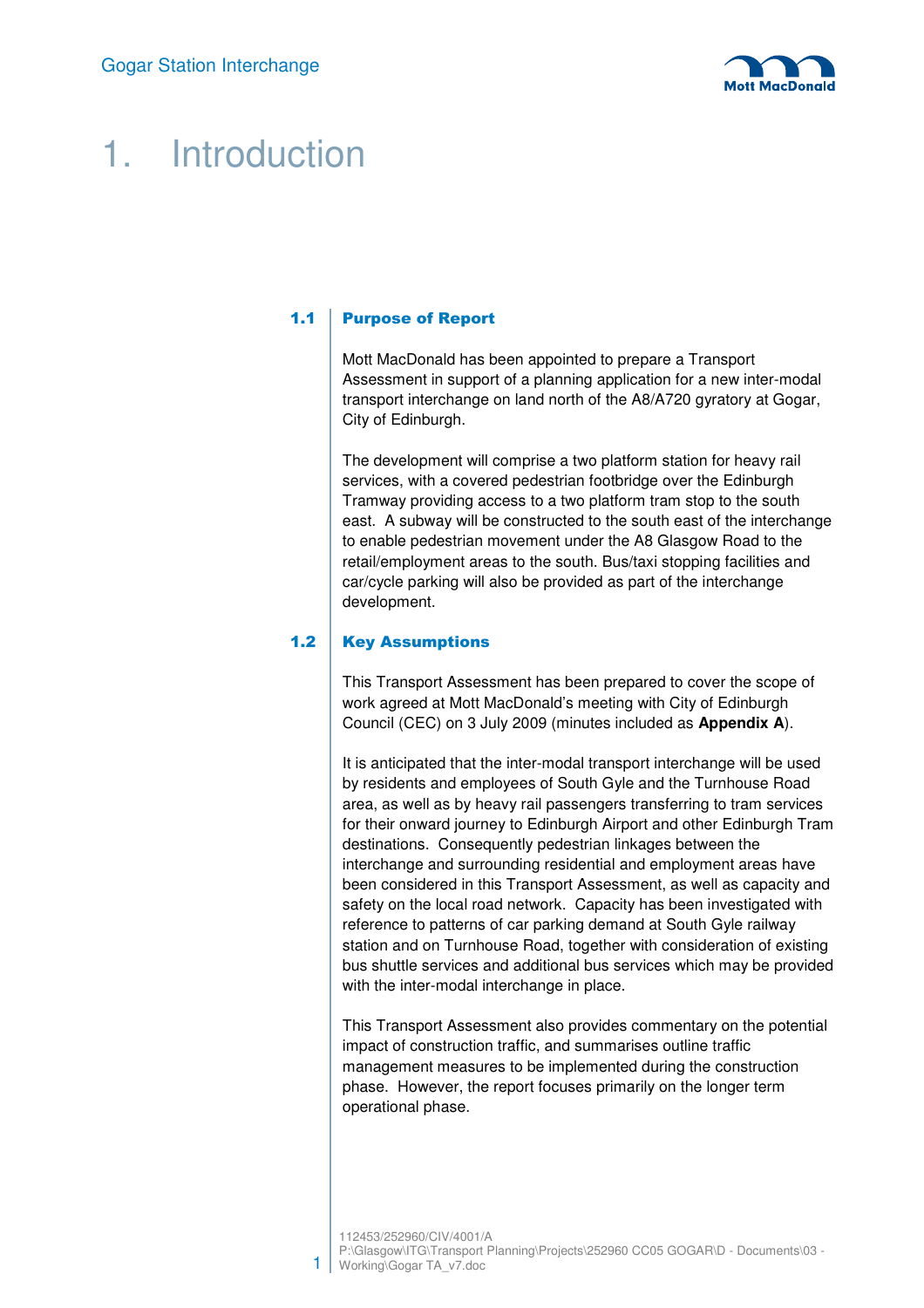

#### 1.3 Structure of Report

The report is sub-divided into the following sections:

- **Section 2 sets out the relevant policy context for the development,** and summarises the findings of relevant studies;
- Section 3 describes the existing transport conditions in the vicinity of the site;
- Section 4 describes the development proposals in more detail and estimates the number of person trips (i.e. cars, buses and pedestrian/cycle trips) which may be generated by the development;
- Section 5 considers the impact of the development on the surrounding transport network;
- Section 6 provides details of the proposed internal and external access arrangements for the development, covering all the modes of travel using the interchange; and
- Section 7 summarises the findings of the above sections.

The Appendices provide further information used within this report.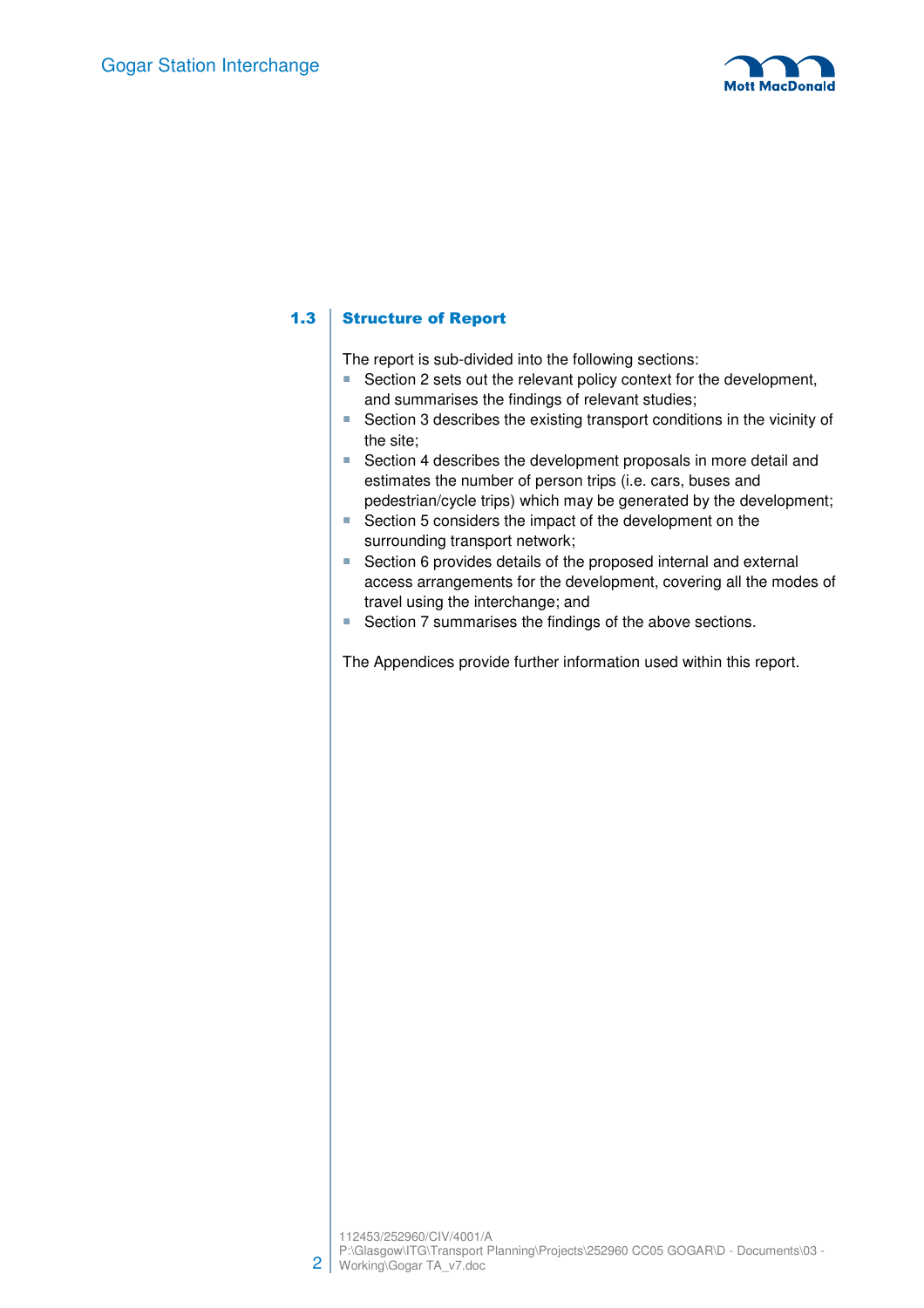

# 2. Policy Context and Relevant Studies

### 2.1 National Planning Policy and Guidance

#### 2.1.1 Scottish Planning Policy 17: Planning for Transport

This guidance highlights the positive role that the integration of land use and transport planning can play in supporting the Scottish Government's transport delivery agenda. Locating new development to maximise the choice of transport modes is crucial to minimise the impact on existing transport networks and the environment.

#### 2.1.2 Planning Advice Note 75: Planning for Transport

PAN 75 reinforces the policy and principles set out in SPP17. By providing a greater choice of transport modes, land use and transport planning can assist in promoting sustainable travel behaviour. Consideration of transport issues should be a priority at an early stage in the design process to maximise the likelihood of achieving a successful outcome.

#### 2.2 **Regional Planning Policy and Guidance**

#### 2.2.1 SEStran Regional Transport Strategy

The RTS is a blueprint for transport development in South East Scotland for the 21<sup>st</sup> century, to achieve SEStran's (South East Scotland Transport Partnership) vision of a regional transport system which:

"provides all citizens of South East Scotland with a genuine choice of transport which fulfils their needs and provides travel opportunities for work and leisure on a sustainable basis"

The projects and initiatives which are being carried out to deliver the RTS fall into three main themes:

- Region-wide initiatives  $-$  these include travel awareness campaigns, public transport through ticketing, maximum parking standards, Park & Ride/Share, bus and rail timetable and service integration and Public Transport Information strategy;
- $\blacksquare$  Initiatives for specific areas and groups these involve the identification of areas with low car ownership and poor access to health care services and employment opportunities, and providing funds for improved public transport; and
- Network based initiatives these are primarily concerned with targeted public transport improvements towards the main regional commuter corridors, including Edinburgh West (Corstorphine Road,

<sup>112453/252960/</sup>CIV/4001/A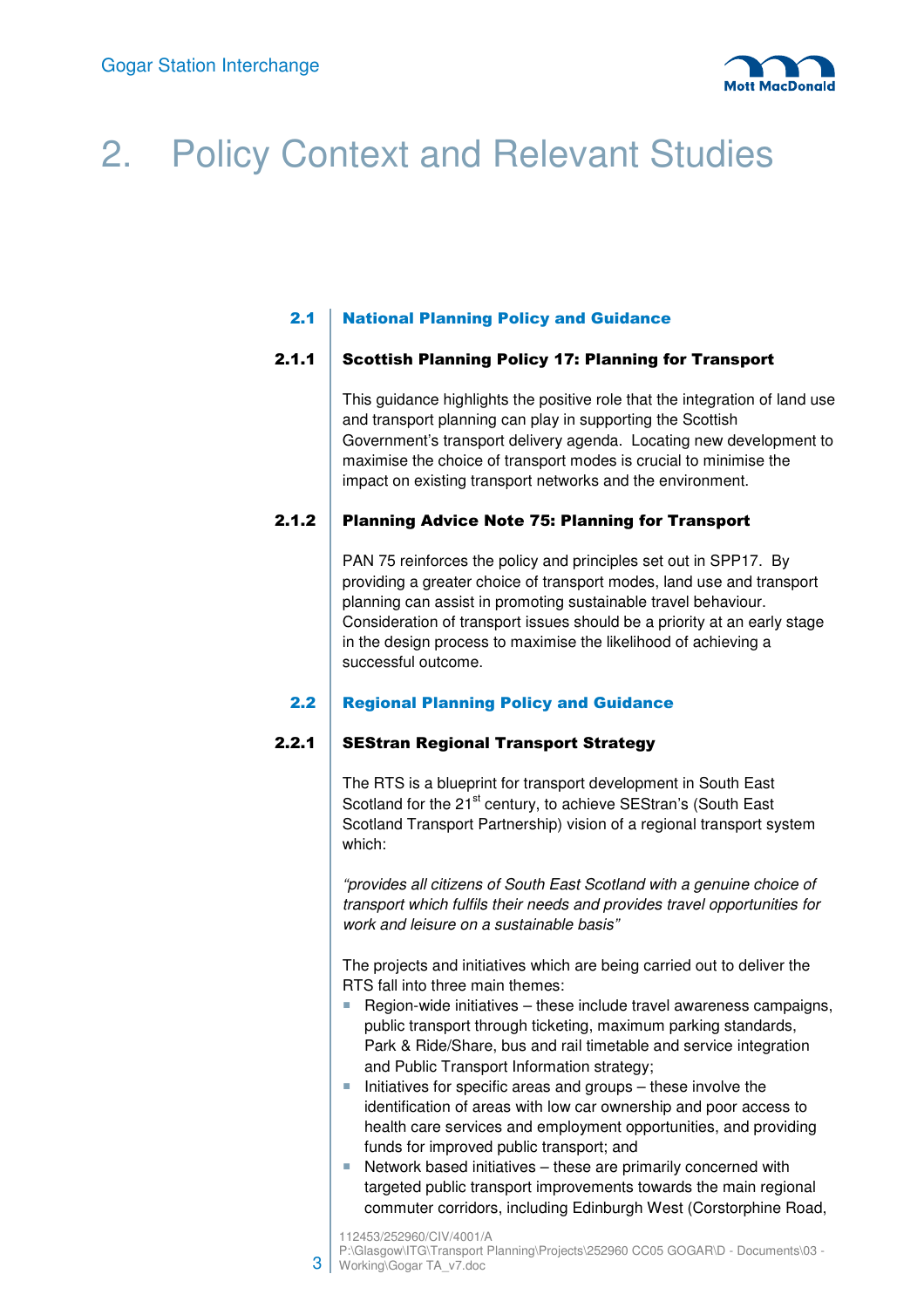

Calder Road) which has been identified as one of the highest priorities for intervention. The measures considered in the RTS include bus/tram interchanges in West Edinburgh, bus priority measures at Gogar Roundabout and improved orbital bus services.

#### 2.3 Local Planning Policy and Guidance

#### 2.3.1 Local Transport Strategy 2007-2011

The LTS outlines measures which will contribute to CEC's broader economic, environmental and community objectives by helping reduce pollution and congestion, improving health and safety and providing a transport system accessible to all.

The measures include examining the potential for improved orbital bus services on the city bypass corridor, in partnership with SEStran partners. This would allow buses from outside Edinburgh to access areas such as Edinburgh Park without passing through the city centre. It would also allow the Park & Ride sites to act as transport hubs, linking with the major edge of city economic growth areas. With regard to rail schemes, the LTS highlights the need to maximise the capability of the existing railway.

Page 19 of the LTS sets out a series of specific objectives for the transport system. As an inter-modal interchange, the proposed development will contribute to achieving many of these objectives, which are as follows:

- to facilitate reliable and convenient access to the city and movement within it, in particular by reducing congestion;
- $\blacksquare$  to increase the proportion of journeys made on foot, by cycle and by public transport;
- to implement the tram project;
- $\blacksquare$  to reduce the need to travel, especially by car;
- to reduce the adverse impacts of travel, including road accidents and environmental damage;
- to recognise the many roles that streets have for the community  $-$  as places that people live and work, as areas that people meet, shop and relax, as a setting for the city's built heritage, as well as routes for movement whether by car, bus, bicycle or on foot
- $\blacksquare$  to improve the ability of people with low incomes and people with mobility impairments to use the transport system; and
- $\blacksquare$  to ensure that the road, footway and cycle network are of a standard suitable for safe and comfortable movement.

Gogar Interchange will contribute to the achievement of CEC's Local Transport Strategy objectives

<sup>112453/252960/</sup>CIV/4001/A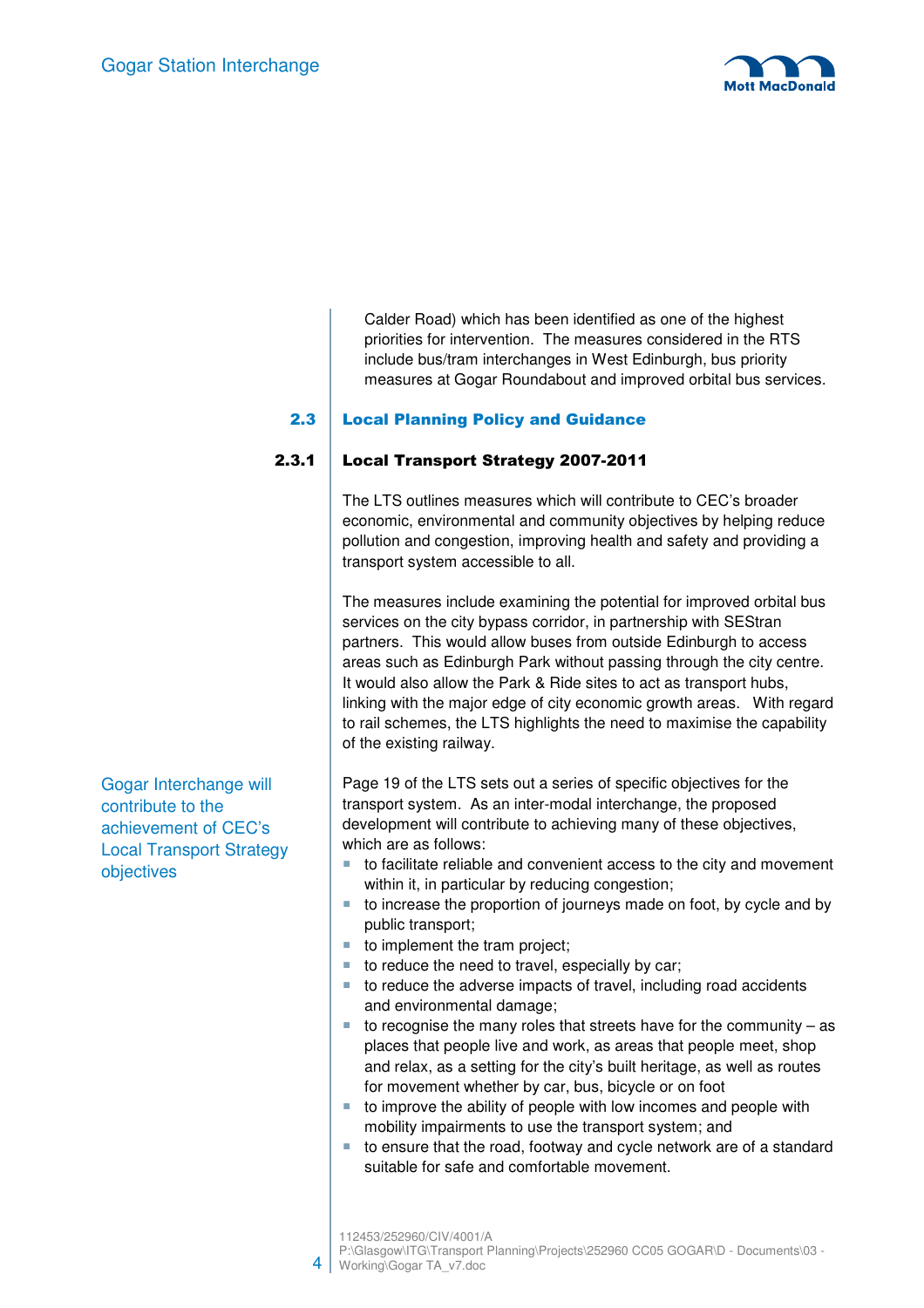

#### 2.3.2 Rural West Edinburgh Local Plan

The RWELP was formally adopted by CEC in 2006. However, to address Edinburgh Airport growth plans, an RWELP alteration was drafted in October 2008 for consultation.

The thrust of transport policies contained within the RWELP relate to the A8 corridor and improving access to and from the City of Edinburgh and Edinburgh Airport by road and public transport. The schedule of transport proposals includes the West Edinburgh tram, the Edinburgh Airport Rail Link, Park & Ride facilities at Hermiston and Gogar, Edinburgh Airport road links and the A8000 road improvement scheme.

#### 2.3.3 West Edinburgh Planning Framework 2008

The WEPF was published jointly by the Scottish Government, Scottish Enterprise and CEC in May 2008. It sets out a long term strategic vision for an area considered to be nationally important in terms of economic development, global connectivity, transport and the environment. It has the status of a Scottish Planning Policy (SPP) and will also serve as an important input to the Development Plan for the area.

The WEPF for West Edinburgh sets out a vision for West Edinburgh which includes the development of an International Business Gateway on land to the south of the airport, comprising high quality and high value international business development, to be the subject of master plan preparation. The WEPF identifies the delivery of a rail station in the vicinity of Gogar, within the International Business Gateway, to improve accessibility from other parts of Scotland and the UK. This would incorporate a high quality public transport interchange with Edinburgh Tram, and facilitate onward journeys by tram to the airport, development sites in West Edinburgh and the Ingliston Park & Ride.

#### 2.4 Compliance with Current Policy

The review of relevant national, regional and local policies presented above demonstrates that the proposed development is fully compliant with the current policy framework.

#### 2.5 **Relevant Studies**

#### 2.5.1 West Edinburgh Transport Appraisal - Part 1

The various transport interventions identified in the WEPF require an appraisal to support their implementation. This appraisal, the West

112453/252960/CIV/4001/A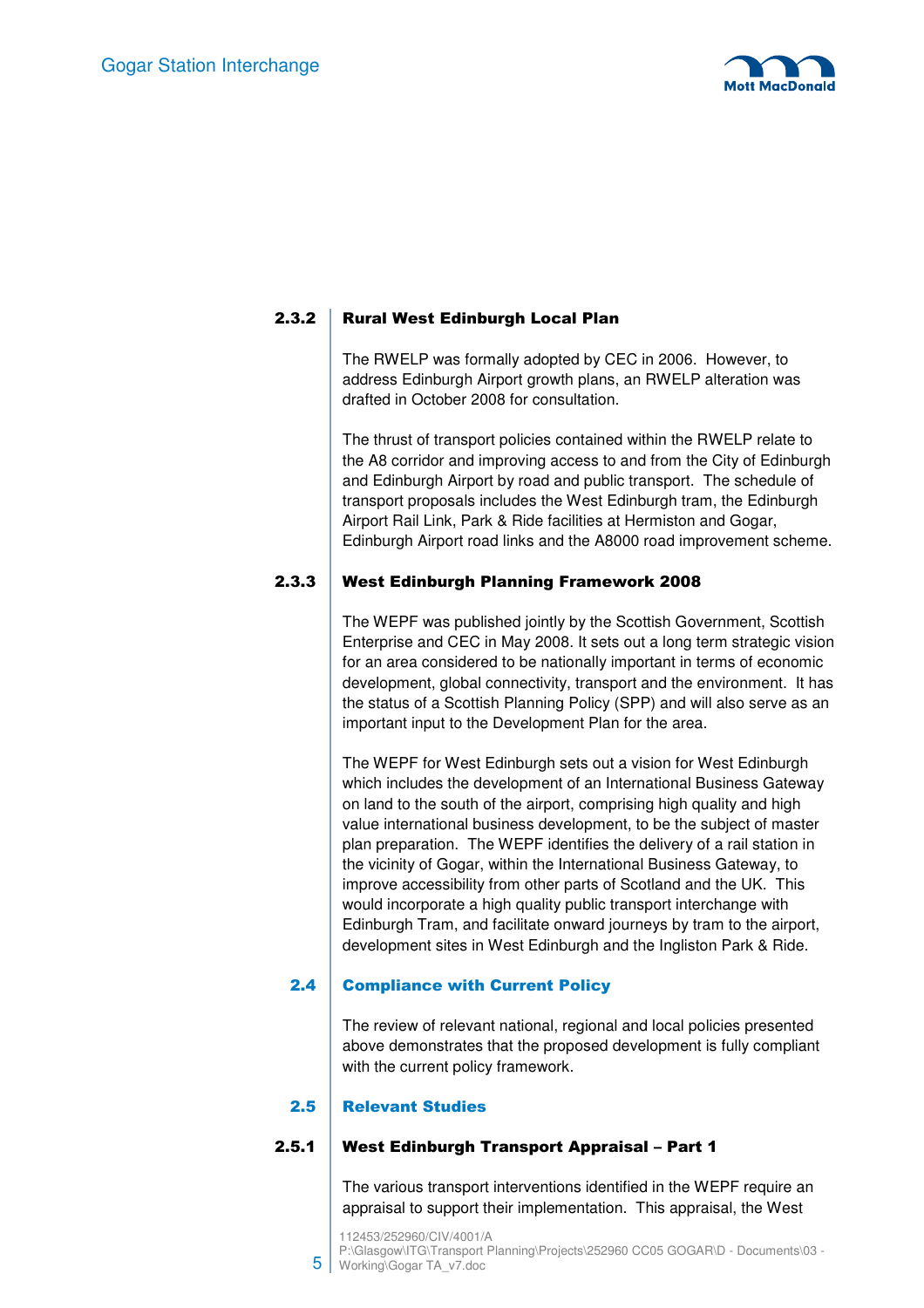

Edinburgh Transport Appraisal (WETA), follows the Scottish Transport Appraisal Guidance (STAG) process and takes account of development, accessibility, environmental and implementation objectives and other proposed improvements to the strategic transport network in the area.

A meeting was held with Halcrow, WETA consultants, on  $19<sup>th</sup>$  August 2009 to discuss the project and issues relevant to Gogar Interchange. Strategic interventions which are currently being appraised include:

- $\blacksquare$  tram halt at the centre of the International Business Gateway;
- rapid transit scheme from the WEPF area to link with the Bus Rapid Transit proposals across the existing Forth Bridge connecting Fife and Livingston and possible Edinburgh Orbital Bus at Gogar Interchange;
- a road link between Gogar Roundabout and the Airport/Eastfield Road via the International Business Gateway. Referred to as the "Gogar Link", this may be built to dual carriageway standard, potentially with one lane allocated to buses. This may lead to the diversion of some existing bus services away from the A8 Glasgow Road corridor, to penetrate the International Business Gateway; and
- **F** improvements at Gogar Roundabout in association with the Gogar Link, to cater for traffic from the A720 City Bypass and A8 Glasgow Road from Edinburgh city centre. Initial modelling has been undertaken at the roundabout but the specific improvements have not been confirmed at the time of writing.

Work is ongoing on the WETA, with strategic transport interventions currently being taken forward for further analysis in STAG Part 1 following feedback received from WETA consultees.

#### 2.5.2 Strategic Transport Projects Review

On the basis of issues arising from forecast long-term economic growth, there are many challenges facing Scotland's national strategic transport network. Addressing these challenges is the key to supporting the Scottish Government's Purpose, i.e. achieving higher sustainable economic growth. The STPR has been undertaken in this context on behalf of Transport Scotland, and completed with the objective of identifying those interventions which can play the most effective role in addressing the transport issues identified.

The Edinburgh to Glasgow Rail Improvements Programme is one of the strategic projects which have been subject to review. Within this programme, the preferred strategy includes a new station at Gogar to serve Edinburgh Airport (via tram) and a new curve at Dalmeny to allow

112453/252960/CIV/4001/A

6

P:\Glasgow\ITG\Transport Planning\Projects\252960 CC05 GOGAR\D - Documents\03 -Working\Gogar TA\_v7.doc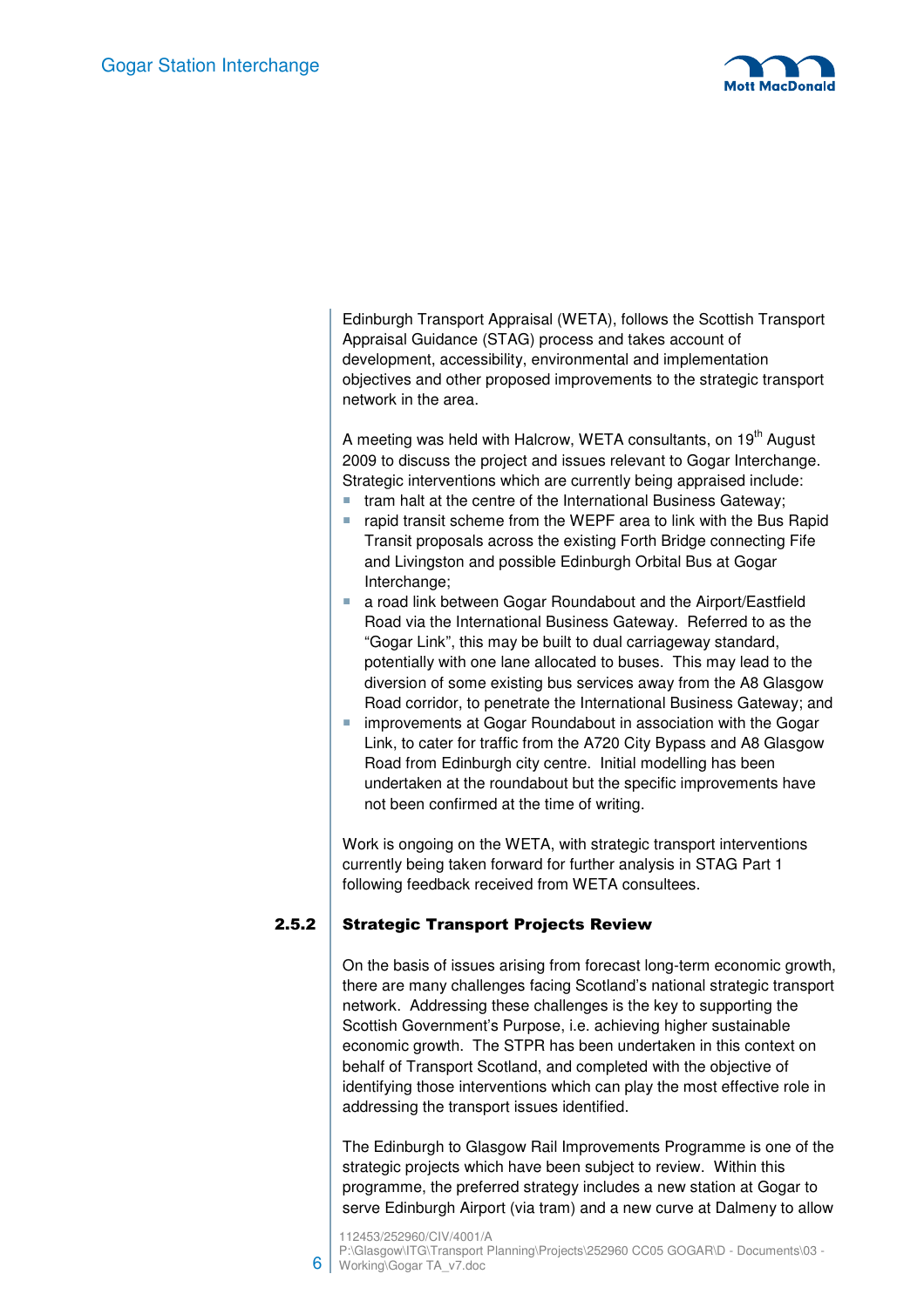

Edinburgh to Glasgow services to access the new station. Other elements include route electrification and service frequency improvements.

The preferred strategy has been appraised against the STPR objectives, STAG criteria, Key Strategic Outcomes, the Scottish Government's Strategic Objectives and implementability criteria. In summary, the STPR concludes that the intervention provides a key linkage from the rail network to Edinburgh Airport, encouraging rail use in preference to the private car. As a committed scheme, it has a strong business case, offering value for money.

#### 2.5.3 Edinburgh Airport Surface Access Strategy 2007-2011

The 2003 UK Government White Paper, The Future of Air Transport, identifies the provision of "good quality, well integrated surface access, capable of supporting airport development" as a key objective to help reduce road congestion and air pollution.

In the above context, the Edinburgh Airport Surface Access Strategy sets out BAA Edinburgh's objectives and targets for surface access provision over a five-year period. The implementation of the strategy is intended to support the sustainable growth of the airport to handle 1.16 million passengers per annum. The strategy aims to increase the proportion of passengers arriving by public transport to 27% in 2011, compared with the 22% achieved in 2006, and reduce the proportion of passengers being set down at the airport by private car.

Initiatives and measures to achieve the above include:

- **Peroposals for the construction of a transport hub at the eastern end** of the terminal, including a rail station, tram halt, bus stops and all transport options (prior to suspension of EARL project);
- **P** provision of new bus routes by identifying 'corridors' of unfulfilled demand in partnership with bus operators;
- $\blacksquare$  a high level feasibility study into the potential for a bus interchange on the A8 Glasgow Road; and
- examination of the feasibility of introducing a 'taxi share' scheme and ways to reduce the proportion of empty taxi journeys.

The Surface Access Strategy highlights the importance of partnership working to achieve the objectives and targets set. To this end an Airport Transport Forum has been set up, meeting twice yearly. This comprises transport providers, airport operators, neighbouring local authorities, SEStran, Scottish Government, Edinburgh Chamber of Commerce and the Edinburgh Airport Consultative Committee.

112453/252960/CIV/4001/A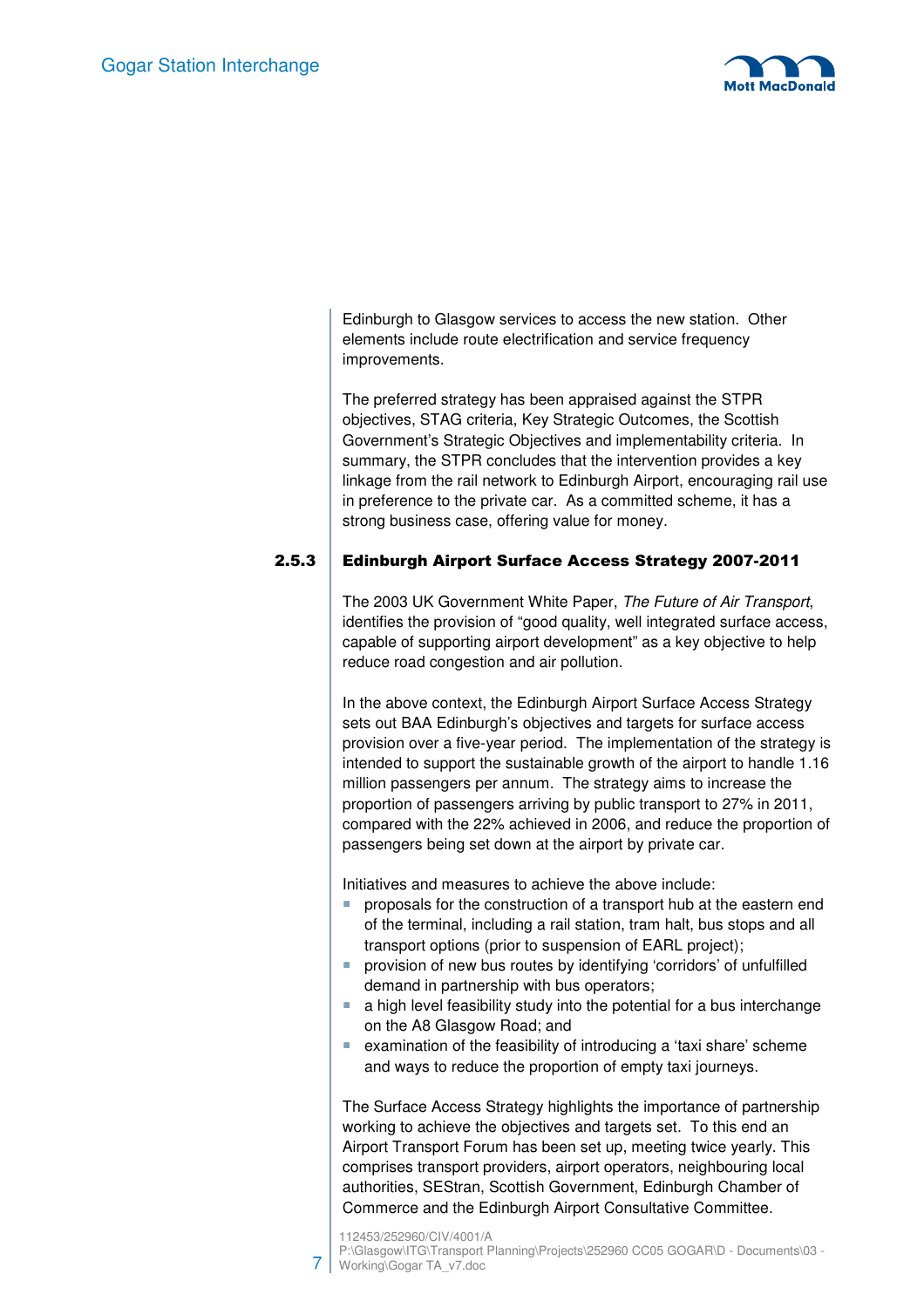

BAA Edinburgh has also launched a Staff Travel Plan. Benefiting all 3,800 staff working at the airport, this sets out measures to be implemented by BAA Edinburgh between 2008 and 2012. These include partnership working with the Edinburgh Airport Transport Forum to develop and improve travel options for both staff and passengers (including possible new bus routes), promotion of the existing airport car sharing scheme, the continued offer of the Cycle to Work scheme to BAA Edinburgh staff and free cycle maintenance to those who cycle to work, and raising awareness of available travel options through regular Travel Clinics, information leaflets and travel advice on request. The following Travel Plan targets have been set:

- Increase the percentage of staff travelling to work by public transport from 12.8% to 16% by 2012, with the target being reviewed when tram services start to operate;
- Increase the percentage of staff cycling to work from 0.6% to 2% by 2012; and
- Increase the percentage of staff travelling by car who share from 10% to 15% by 2012.

Working\Gogar TA\_v7.doc

8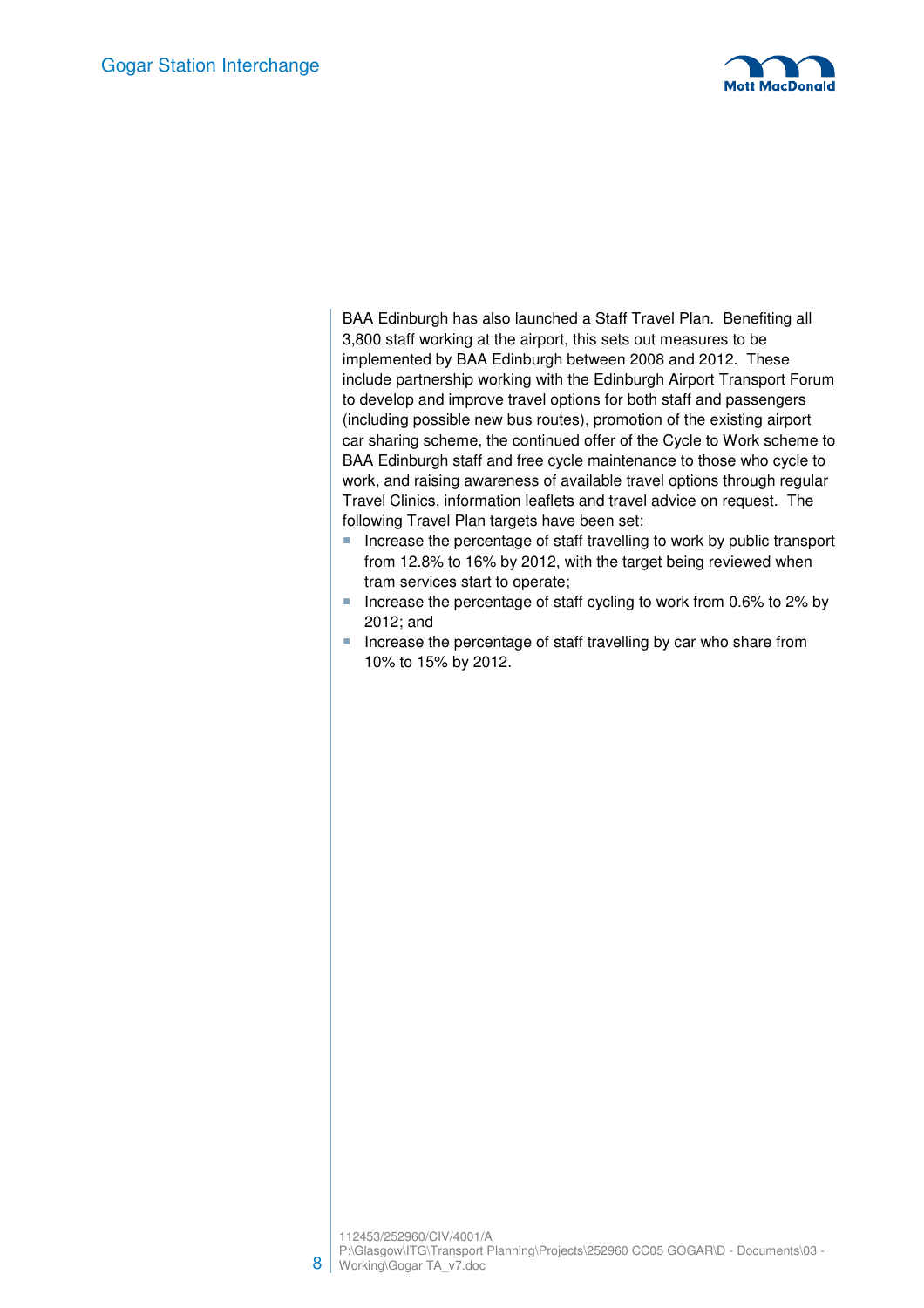

# 3. Existing Transport Conditions

#### 3.1 Existing Road Network

Existing road links in vicinity of development site The proposed development is located approximately 200m to the north east of the A8/A720 Gogar Roundabout, a grade separated dual carriageway junction with a signalised gyratory. A single carriageway access road from Gogar Roundabout is currently under construction to provide access to the Edinburgh Tram depot approximately 400m to the west of the development site. The roundabout and its approach arms are subject to a 40mph speed limit.

**Figure 3.1** indicates the site boundary in its local context.



Source: Reproduced from OS Explorer Map 1:25 000 scale by permission of Ordnance Survey® on behalf of The Controller of Her Majesty's Stationery Office. © Crown copyright. All rights reserved. Licence number 100026791

From Gogar Roundabout, to the south the dual carriageway A720 City Bypass provides access to the M8 motorway at Hermiston and skirts Edinburgh's western and southern boundary to connect with the A1 to the east of the city. To the south east, the dual carriageway South Gyle Broadway provides access to the Gyle Shopping Centre and employment/residential areas beyond. To the west, the dual

112453/252960/CIV/4001/A

9 P:\Glasgow\ITG\Transport Planning\Projects\252960 CC05 GOGAR\D - Documents\03 -Working\Gogar TA\_v7.doc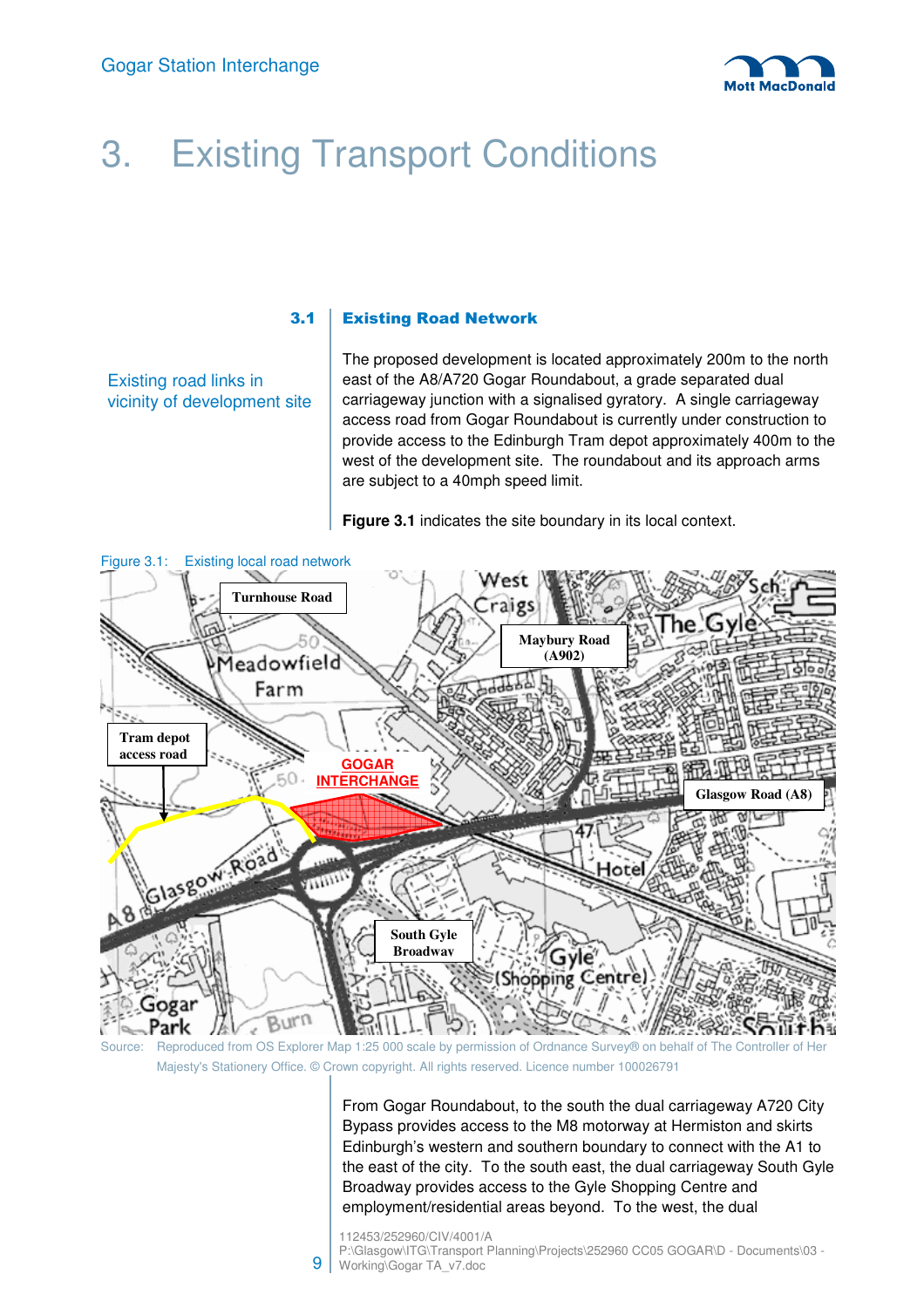

carriageway A8 Glasgow Road provides access to the Royal Bank of Scotland offices at Gogarburn, and to Edinburgh Airport approximately 4km distant. To the east, the A8 Glasgow Road forms one of the primary road corridors into Edinburgh City Centre, via Maybury and Corstorphine.

Approximately 600m walking distance to the northeast of the development site, Turnhouse Road is a single carriageway road providing access to Turnhouse village and the airport freight terminal. With residential frontages on the north east side, the road is subject to a 30mph speed limit.

#### 3.2 Existing Traffic Flows

No turning movement data for Gogar Roundabout is currently held by CEC. An understanding of existing traffic flows in the vicinity of the development site has therefore been gained by a sample turning movement count undertaken by Mott MacDonald on Wednesday 19<sup>th</sup> August 2009 (at the commencement of the school term), for selected movements at Gogar Roundabout during the AM peak period (0740- 0840). The results of this turning movement survey are presented in **Table 3.1** below.

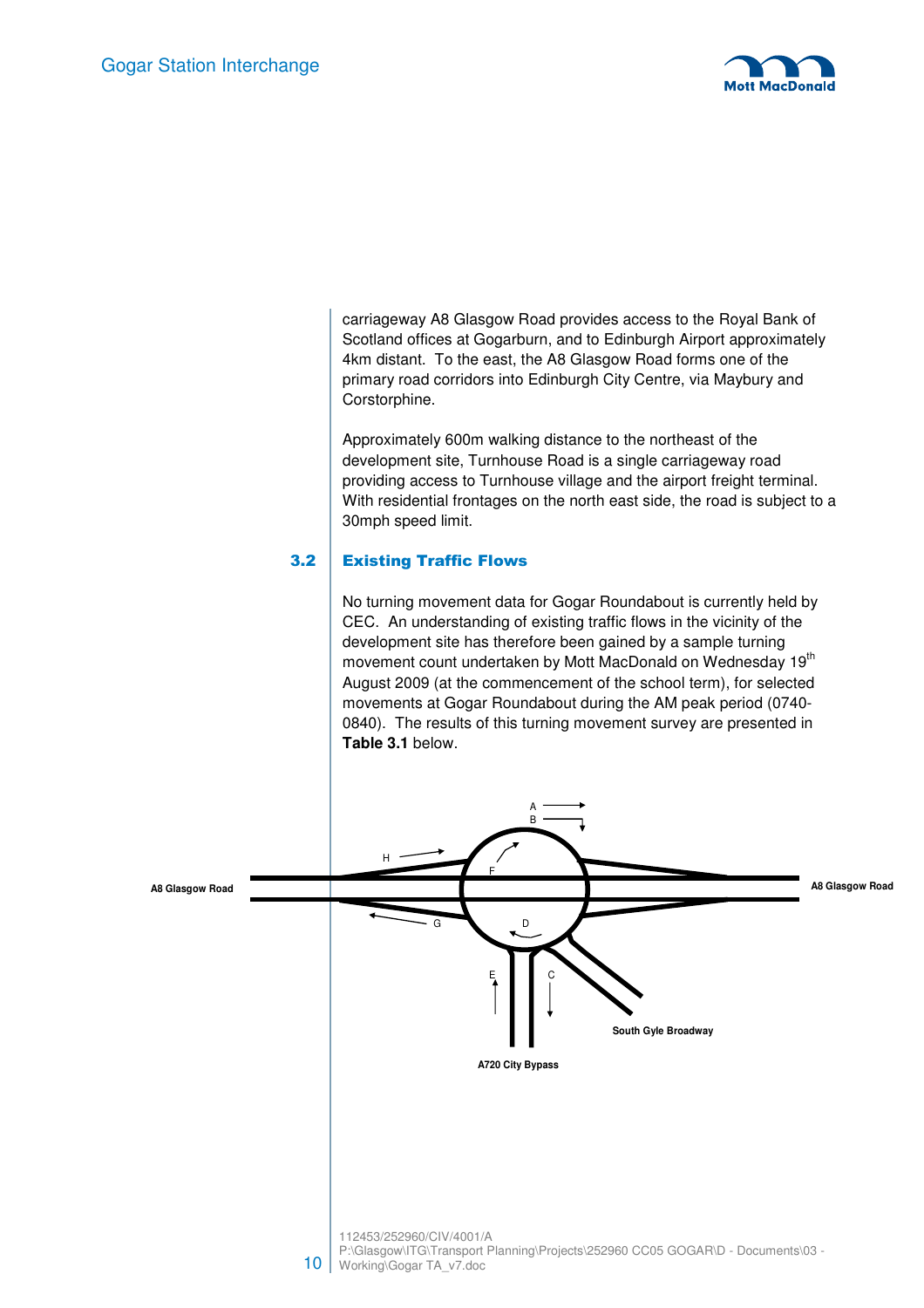

|                 |                     |                |                         |                | <b>Time</b>    |                       |                |                |
|-----------------|---------------------|----------------|-------------------------|----------------|----------------|-----------------------|----------------|----------------|
| <b>Movement</b> | <b>Vehicle Type</b> | 0740-<br>0750  | 0750-<br>0800           | 0800-<br>0810  | 0810-<br>0820  | 0820-<br>0830         | 0830-<br>0840  | <b>Total</b>   |
|                 | Car                 | 130            | 139                     | 132            | 127            | 123                   | 117            | 768            |
|                 | <b>HGV</b>          | 8              | 6                       | $10$           | $\overline{4}$ | 10                    | $\overline{4}$ | 42             |
| A               | <b>Bus</b>          | $\mathbf{1}$   | 5                       | $\mathbf{1}$   | 5              | $\mathbf{1}$          | 0              | 13             |
|                 | Total               | 139            | 150                     | 143            | 136            | 134                   | 121            | 823            |
|                 | Car                 | 366            | 411                     | 386            | 398            | 441                   | 384            | 2386           |
|                 | <b>HGV</b>          | $\overline{7}$ | $\,6\,$                 | 5              | $\overline{4}$ | $\overline{4}$        | 6              | 32             |
| $\sf B$         | <b>Bus</b>          | $\overline{c}$ | $\overline{4}$          | $\overline{c}$ | 5              | $\overline{c}$        | $\overline{2}$ | 17             |
|                 | Total               | 375            | 421                     | 393            | 407            | 447                   | 392            | 2435           |
|                 | Car                 | 171            | 146                     | 185            | 167            | 184                   | 174            | 1027           |
|                 | <b>HGV</b>          | $\overline{7}$ | 14                      | 3              | $\overline{4}$ | $\overline{7}$        | $\overline{7}$ | 42             |
| $\mathsf C$     | Bus                 | $\pmb{0}$      | $\mathbf{1}$            | $\mathbf{1}$   | 3              | $\mathbf 0$           | $\overline{c}$ | $\overline{7}$ |
|                 | Total               | 178            | 161                     | 189            | 174            | 191                   | 183            | 1076           |
|                 | Car                 | 36             | 44                      | 62             | 56             | 53                    | 64             | 315            |
|                 | <b>HGV</b>          | 6              | $\overline{7}$          | $\pmb{0}$      | $\mathbf 0$    | $\mathbf 0$           | $\pmb{0}$      | 13             |
| D               | <b>Bus</b>          | $\mathbf{1}$   | 3                       | 5              | 5              | $\mathbf{2}^{\prime}$ | 4              | 20             |
|                 | Total               | 43             | 54                      | 67             | 61             | 55                    | 68             | 348            |
|                 | Car                 | 352            | 310                     | 335            | 338            | 297                   | 292            | 1924           |
| E               | <b>HGV</b>          | 11             | $\overline{4}$          | 14             | $\overline{2}$ | 11                    | 6              | 48             |
|                 | <b>Bus</b>          | $\mathbf{1}$   | 6                       | $\mathbf 0$    | $\pmb{0}$      | $\mathbf{1}$          | $\pmb{0}$      | 8              |
|                 | Total               | 364            | 320                     | 349            | 340            | 309                   | 298            | 1980           |
|                 | Car                 | 266            | 246                     | 246            | 243            | 238                   | 217            | 1456           |
|                 | <b>HGV</b>          | 9              | $\overline{7}$          | 14             | $\overline{c}$ | 9                     | 5              | 46             |
| F               | <b>Bus</b>          | $\pmb{0}$      | 5                       | $\mathbf{1}$   | $\overline{c}$ | $\mathbf{1}$          | $\mathbf 0$    | 9              |
|                 | Total               | 275            | 258                     | 261            | 247            | 248                   | 222            | 1511           |
|                 | Car                 | 122            | 108                     | 151            | 151            | 112                   | 139            | 783            |
|                 | <b>HGV</b>          | $\bf 8$        | $\overline{\mathbf{4}}$ | $\pmb{0}$      | $\mathsf 0$    | $\overline{c}$        | $\mathbf{1}$   | 15             |
| G               | Bus                 | $\overline{2}$ | $\overline{4}$          | $\overline{4}$ | $\mathbf 3$    | $\overline{c}$        | $\overline{4}$ | 19             |
|                 | Total               | 132            | 116                     | 155            | 154            | 116                   | 144            | 817            |
|                 | Car                 | 230            | 304                     | 272            | 282            | 326                   | 284            | 1698           |
|                 | <b>HGV</b>          | 6              | 5                       | $\mathbf{1}$   | 6              | 5                     | 5              | 28             |
| Н               | <b>Bus</b>          | 3              | $\overline{4}$          | $\overline{c}$ | 8              | $\overline{2}$        | $\mathbf{2}$   | 21             |
|                 | Total               | 239            | 313                     | 275            | 296            | 333                   | 291            | 1747           |

#### Table 3.1: AM peak turning movements - A8/A720 Gogar Roundabout, Wednesday 19<sup>th</sup> August 2009

Source: Mott MacDonald observations, 19/08/09

11 P:\Glasgow\ITG\Transport Planning\Projects\252960 CC05 GOGAR\D - Documents\03 -

<sup>112453/252960/</sup>CIV/4001/A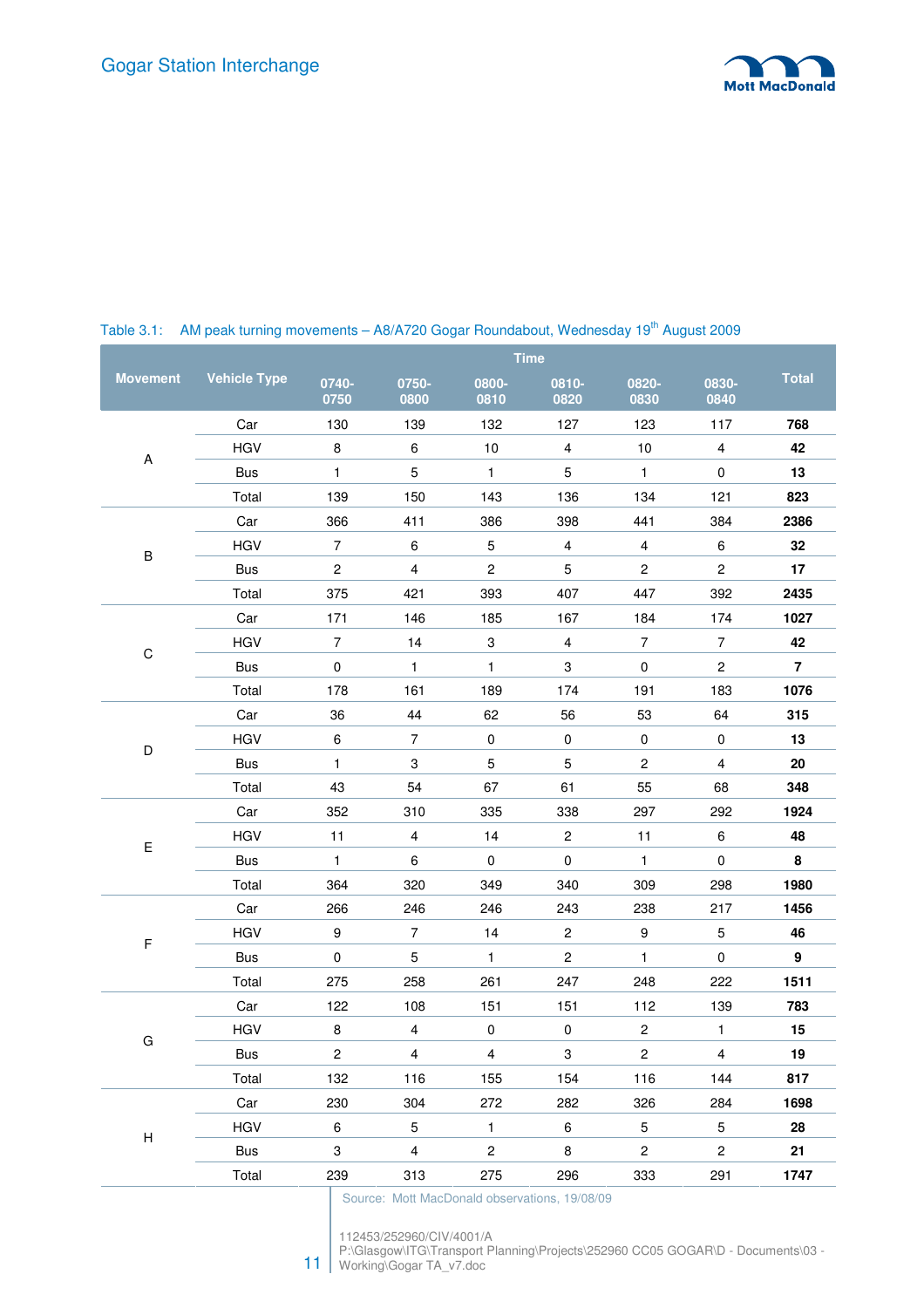

AM peak sample turning movement counts undertaken by Mott **MacDonald** 

The recorded flows were cross-checked with Automatic Traffic Count (ATC) data supplied by Transport Scotland for the A8 Glasgow Road, 800m west of Gogar Roundabout and the A720 City Bypass, 1.6km north of M8 Junction 1. The ATC data indicates a distinct peak in flows between 0700 and 0900, suggesting that the sample turning movement count undertaken by Mott MacDonald between 0740 and 0840 is a robust reflection of typical peak hour traffic conditions. The PM peak period was identified from the ATC data as 1700-1800 for the A8 Glasgow Road and 1600-1700 for the A720 City Bypass. **Table 3.2**  and **Table 3.3** shows 5 day average hourly link flows covering the AM peak hours and PM peak hour for the two ATC sites.

#### Table 3.2: Link Traffic Flows - A8 Glasgow Road, west of Gogar Roundabout (August 2009 ATC)

| <b>Peak Hour</b> |                  | Average Weekday Link Flows, 03/08/09 -<br>07/08/09 |              |
|------------------|------------------|----------------------------------------------------|--------------|
|                  | <b>Eastbound</b> | <b>Westbound</b>                                   | <b>Total</b> |
| 0700-0800        | 2200             | 1498                                               | 3698         |
| 0800-0900        | 2237             | 1559                                               | 3796         |
| 0740-0840*       | 2224             | 1539                                               | 3763         |
| 1600-1700        | 2018             | 1869                                               | 3887         |

Flows calculated from recorded hourly data

#### Table 3.3: Link Traffic Flows – A720 City Bypass, 1.6km north of M8 Junction 1 (August 2009 ATC)

| <b>Peak Hour</b> | Average Weekday Link Flows, 03/08/09 -<br>07/08/09 |                   |       |  |  |  |  |  |
|------------------|----------------------------------------------------|-------------------|-------|--|--|--|--|--|
|                  | <b>Southbound</b>                                  | <b>Northbound</b> | Total |  |  |  |  |  |
| 0700-0800        | 905                                                | 1783              | 2688  |  |  |  |  |  |
| 0800-0900        | 1037                                               | 1777              | 2814  |  |  |  |  |  |
| 0740-0840*       | 993                                                | 1779              | 2772  |  |  |  |  |  |
| 1600-1700        | 2270                                               | 1083              | 3353  |  |  |  |  |  |

Flows calculated from recorded hourly data

Tables 3.2 and 3.3 also indicate flows for the 0740-0840 period calculated using linear interpolation. These flows are reasonably consistent with the sample turning movement count undertaken by Mott MacDonald.

112453/252960/CIV/4001/A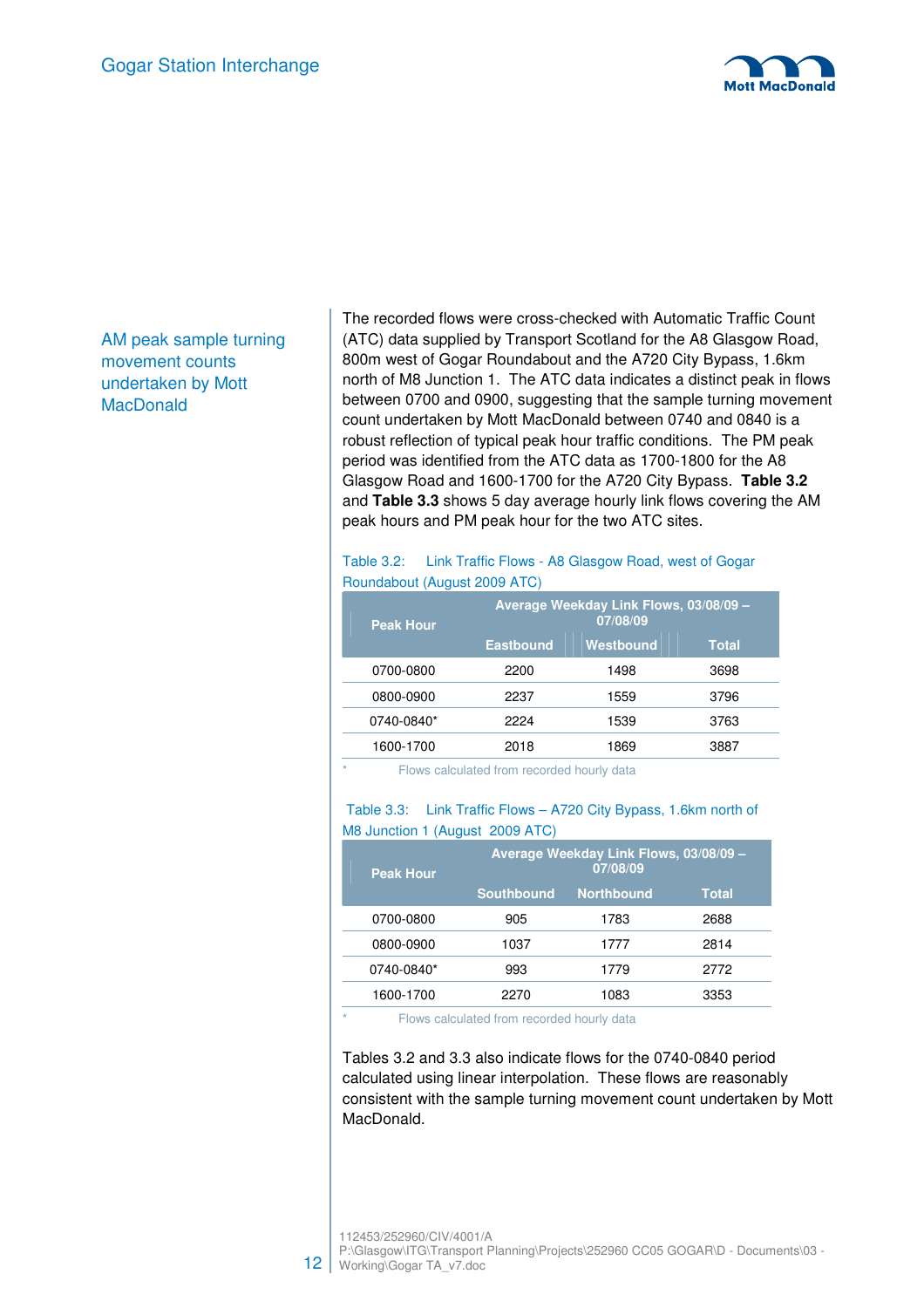

### 3.3 On-street Car Parking

Problems with on-street parking on Turnhouse Road were highlighted during MM's meeting with CEC officers on 3<sup>rd</sup> July 2009. These problems have been attributed to commuters bound for Edinburgh city centre, who park their cars on-street and then continue their journey by public bus services. Observations of the extent of on-street parking on Turnhouse Road were made by MM during the morning of Tuesday 28<sup>th</sup> July 2009. Seven cars were parked on the east side of the road to the north of the 30mph speed limit zone boundary. Within the 30mph zone, 14 cars were parked on-street and two on the footway. Most of these cars were parked opposite an industrial area. At the same time, the car park adjoining the Marionville Models shop was also fully occupied by seven cars, which suggests that it is being used either by employees at the adjoining industrial area, or as an informal Park & Ride commuter car park.

Further observations were made during the afternoon of Tuesday  $4<sup>th</sup>$ August 2009. These indicated that 12 cars were parked on-street within the 30mph zone and one on the footway. The Marionville Models car park was again fully occupied with seven cars. During both the early morning and afternoon periods, indiscriminate parking at the junctions of Turnhouse Road/West Craigs Crescent and Turnhouse Road/residential access road was observed, restricting junction visibility. Neither junction is protected by yellow line waiting prohibitions.

#### 3.4 Road Safety

Accident data was supplied by City of Edinburgh Council for the five year period between January 2004 and December 2008. The study area comprises Gogar Roundabout and its approach arms.

The data has been examined, with due reference to the ROSPA Road Safety Engineering Manual, in order to identify any clusters and trends in the pattern and location of the accidents.

Analysis of this data indicates 33 personal injury accidents, 31 of which were of slight severity and two serious. One serious injury accident occurred on the northbound carriageway of the A720 City Bypass approximately 100m south of the roundabout, during the daytime in wet weather. This involved a collision between a car changing lane and a motorcycle going ahead. The motorcyclist skidded and sustained serious injuries. The second serious injury accident occurred on the A8 eastbound carriageway, 50m west of its junction with the A720 within

Existing problems with onstreet car parking on Turnhouse Road

Accident figures are consistent with the national average for a junction of this type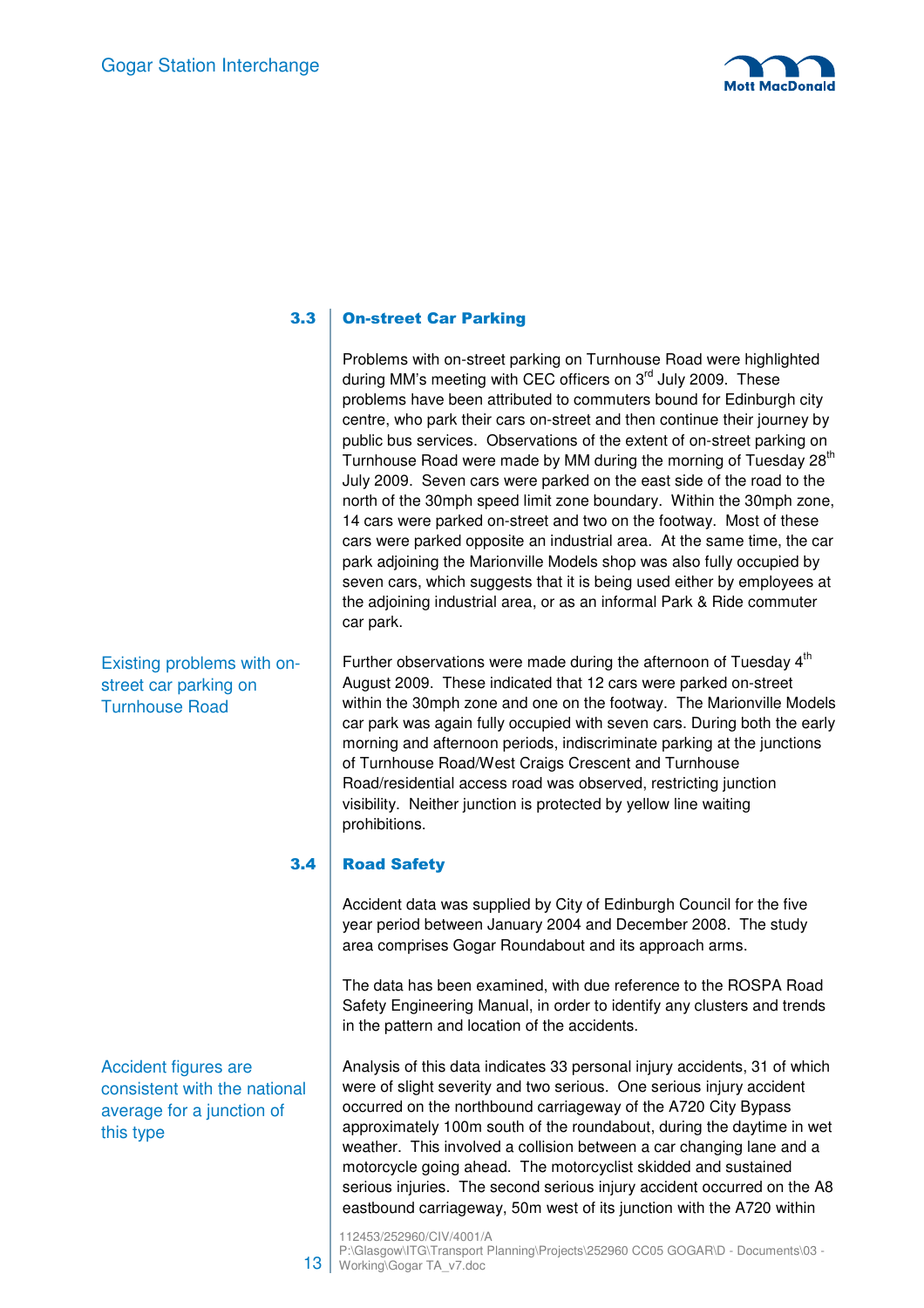





the roundabout underpass. This involved a shunt between four vehicles, with one car passenger sustaining slight injuries and an LGV driver sustaining serious injuries.

None of the 33 personal injury accidents resulted in pedestrian casualties.

The figures are consistent with the national average for a junction of this type. Furthermore there is no apparent safety problem relating to vulnerable road users.

The full accident data is included as **Appendix B**.

### 3.5 Existing Bus Services

The closest bus stops are located approximately 400m to the southwest to the site, on the A8 Glasgow Road west of Gogar Roundabout on the eastbound offslip and westbound onslip. These stops are served by regular bus services between Edinburgh Airport and the City Centre, as well as by regional bus services. Footways are provided on both sides of Glasgow Road. However, pedestrian connectivity from the bus stop on the westbound onslip to the development site is hindered by the absence of controlled pedestrian crossings across the gyratory slip roads, although dropped kerbs are provided.

Other bus services stop on the A8 Glasgow Road in Maybury, adjacent to the Marriott Hotel approximately 700m to the east of the site, and at the Gyle Shopping Centre, approximately 600m to the southeast.

**Table 3.4** provides details of the public bus services stopping in the vicinity of the site.

|  |  |  |  |  | Table 3.4: Existing Public Bus Services in Vicinity of Site |
|--|--|--|--|--|-------------------------------------------------------------|
|--|--|--|--|--|-------------------------------------------------------------|

| <b>Service</b> | Route                                 | <b>Closest Bus</b><br><b>Stop to Site</b> | Mon $-$ Sat<br><b>Frequency</b><br>(mins)   | <b>Sun Frequency</b><br>(mins) | <b>Operator</b> |
|----------------|---------------------------------------|-------------------------------------------|---------------------------------------------|--------------------------------|-----------------|
| 18             | Royal Infirmary - Gyle Centre         | Gyle Shopping<br>Centre                   | 30                                          | 60                             | Lothian Buses   |
| 31             | East Craigs - Rosewell                | Maybury Road                              | 10                                          | 30                             | Lothian Buses   |
| 35             | Edinburgh Airport - Ocean<br>Terminal | A8 (W of Gogar<br>Rbt)                    | 15                                          | 30                             | Lothian Buses   |
| 48             | Sheriffhall - Ingliston P&R/Ratho     | Maybury,<br><b>Marriott Hotel</b>         | Inter peak only:<br>20 (P&R), 40<br>(Ratho) | 30                             | Lothian Buses   |
| X48            | Sheriffhall - Ingliston P&R/Ratho     | Maybury,                                  | AM/PM peaks                                 | No service                     | Lothian Buses   |

112453/252960/CIV/4001/A

 $14$ P:\Glasgow\ITG\Transport Planning\Projects\252960 CC05 GOGAR\D - Documents\03 -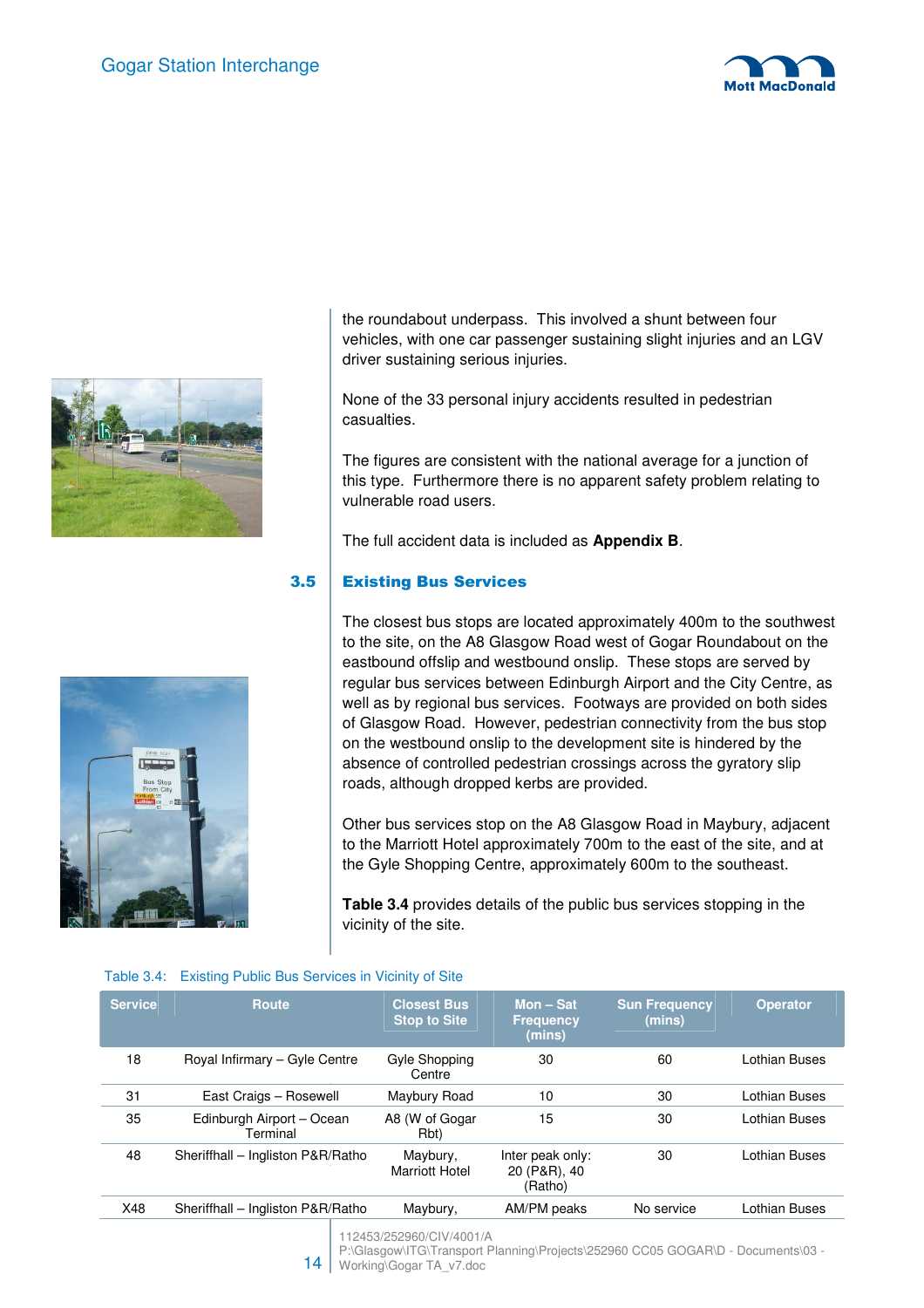

| <b>Service</b>   | <b>Route</b>                                                 | <b>Closest Bus</b><br><b>Stop to Site</b> | $Mon - Sat$<br><b>Frequency</b><br>(mins) | <b>Sun Frequency</b><br>(mins)         | <b>Operator</b>                  |
|------------------|--------------------------------------------------------------|-------------------------------------------|-------------------------------------------|----------------------------------------|----------------------------------|
|                  |                                                              | <b>Marriott Hotel</b>                     | only: 10 (P&R),<br>40 (Ratho)             |                                        |                                  |
| 100<br>(Airlink) | Edinburgh Airport - Waverley<br><b>Bridge</b>                | Maybury,<br><b>Marriott Hotel</b>         | 8                                         | 8                                      | <b>Lothian Buses</b>             |
| N <sub>22</sub>  | Edinburgh Airport/Waverley -<br>Ocean Terminal               | A8 (W of Gogar<br>Rbt)                    | 30                                        | 30                                     | <b>Lothian Buses</b>             |
| 12               | Whitburn - Edinburgh                                         | A8 (W of Gogar<br>Rbt)                    | 30                                        | 30                                     | First in Scotland<br>East        |
| 16               | Bathgate - Edinburgh                                         | A8 (W of Gogar<br>Rbt)                    | 60                                        | No service                             | <b>First in Scotland</b><br>East |
| 38               | Stirling - Edinburgh                                         | A8 (W of Gogar<br>Rbt)                    | 30                                        | 30                                     | First in Scotland<br>East        |
| X38              | Linlithgow or Falkirk - Edinburgh                            | Maybury,<br><b>Marriott Hotel</b>         | 30                                        | No service                             | First in Scotland<br>East        |
| 63               | South Queensferry - South Gyle<br>- Edinburgh Park           | A8 (W of Gogar<br>Rbt)                    | 60                                        | No service                             | E+M Horsburgh                    |
| 64               | Edinburgh Airport - South Gyle<br>- Western General Hospital | A8 (W of Gogar<br>Rbt)                    | 60                                        | No service                             | E+M Horsburgh                    |
| 555              | Livingston - Sighthill/Edinburgh<br>Airport circle           | Gyle Shopping<br>Centre                   | 60                                        | 120                                    | E+M Horsburgh                    |
| 777              | Livingston - Edinburgh<br>Airport/Sighthill circle           | Gyle Shopping<br>Centre                   | 60                                        | 120                                    | E+M Horsburgh                    |
| 747              | Heriot Watt or Edinburgh Airport<br>- Inverkeithing          | A8 (W of Gogar<br>Rbt)                    | 60                                        | No service (via<br>Showground<br>only) | Stagecoach in<br>Fife            |
| 900              | Glasgow - Edinburgh                                          | Maybury,<br><b>Marriott Hotel</b>         | 15                                        | 15                                     | Scottish Citylink                |
| 909              | Dunblane or Stirling University -<br>Edinburgh               | Maybury,<br><b>Marriott Hotel</b>         | 60                                        | No service                             | Scottish Citylink                |
| 68               | Gyle - Turnhouse/Clermiston<br>circle                        | Gyle Shopping<br>Centre                   | 60                                        | No service                             | <b>Waverley Travel</b>           |

Source: www.travelinescotland.com



In addition to public bus services, during the AM and PM peak periods two employee shuttle bus services are operated from South Gyle railway station. One service operates to the Royal Bank of Scotland offices at Gogarburn, and the other service to Ratho (for HSBC) and to Edinburgh Park.

#### 3.6 Existing Rail Services

The closest rail station is South Gyle, approximately 1.5km to the southeast of the development site. South Gyle is served by First ScotRail Newcraighall – Edinburgh – Fife Circle – Edinburgh – Newcraighall services. From Monday to Saturday, this service provides

112453/252960/CIV/4001/A

15 P:\Glasgow\ITG\Transport Planning\Projects\252960 CC05 GOGAR\D - Documents\03 -Working\Gogar TA\_v7.doc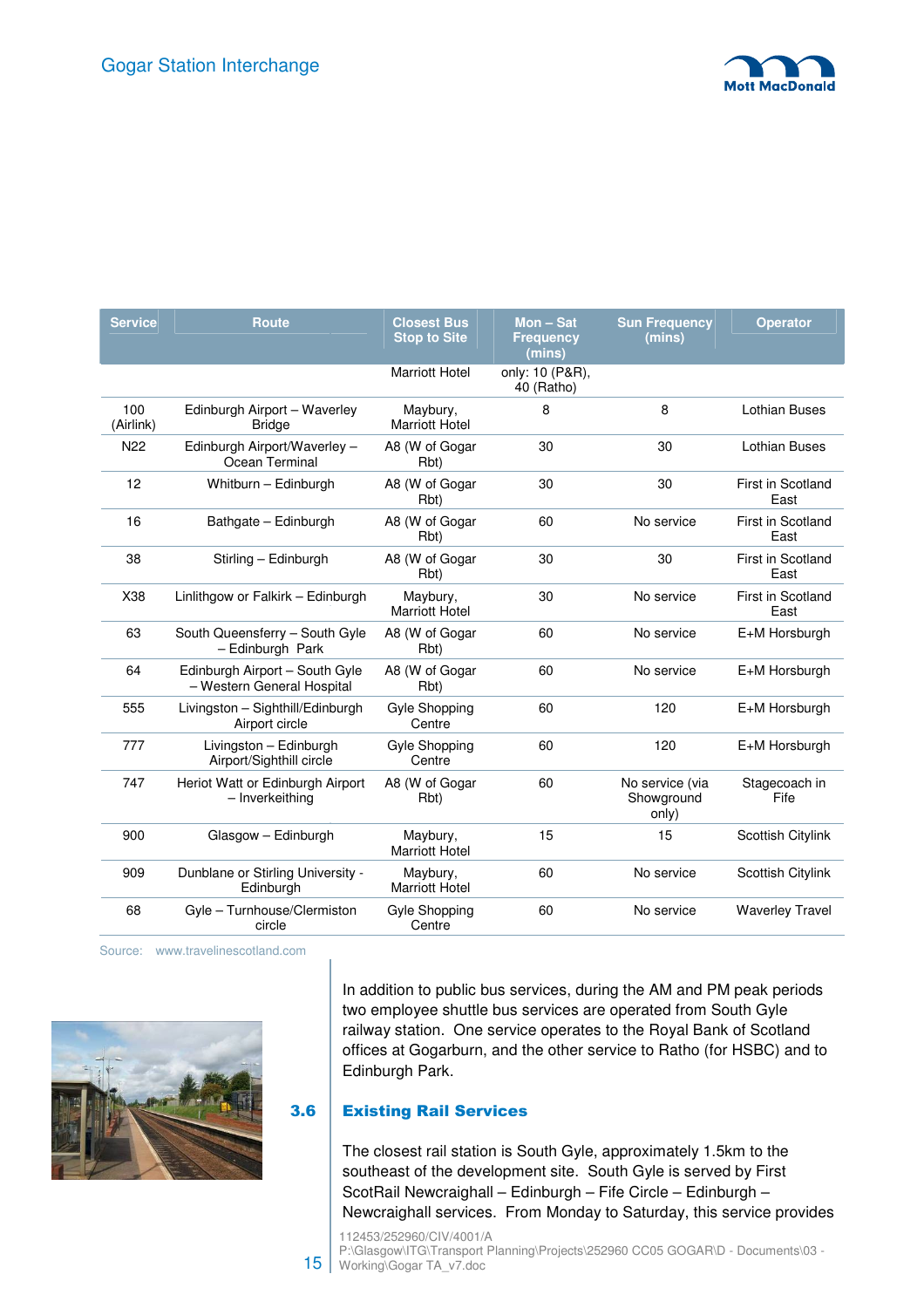

approximately four trains per hour eastwards to Edinburgh City Centre, and the same frequency northwards to Dunfermline, Cowdenbeath and Kirkcaldy. On Sunday approximately one to two trains per hour are provided.

2km to the south of the development site, Edinburgh Park rail station is served by two trains per hour from Edinburgh Waverley to Bathgate from Monday to Saturday, and one train per hour on Sundays.

A sample survey of rail boarding and alighting movements, together with access/egress travel mode, was undertaken at South Gyle rail station between 0630 and 0900 on Tuesday 4<sup>th</sup> August 2009. The results of this survey are presented in **Table 3.5** below.

|                | <b>Trains to Edinburgh</b> |             |                |                                 |                 |                   |             |              |                                              |                               |                              |
|----------------|----------------------------|-------------|----------------|---------------------------------|-----------------|-------------------|-------------|--------------|----------------------------------------------|-------------------------------|------------------------------|
| <b>Arrival</b> | <b>Total</b>               |             |                | <b>Rail Station Access Mode</b> |                 | <b>Total</b>      |             |              | <b>Rail Station Egress Mode</b> <sup>1</sup> |                               |                              |
| <b>Time</b>    | <b>Boardings</b>           | <b>Walk</b> | <b>Cycle</b>   | Car<br>parked                   | Car set<br>down | <b>Alightings</b> | <b>Walk</b> | <b>Cycle</b> | Car<br>pick up                               | <b>HSBC</b><br><b>Shuttle</b> | <b>RBS</b><br><b>Shuttle</b> |
| 0633           | 4                          | 1           |                | 2                               | 0               | 3                 | 3           | 0            | 0                                            | 0                             | $\mathbf 0$                  |
| 0652           | $\mathbf{2}$               | 2           | 0              | $\mathbf 0$                     | $\mathbf 0$     | 12                | 11          | 1            | 0                                            | 0                             | 0                            |
| 0705           | 3                          | 2           | 0              | 0                               | 1               | $\overline{7}$    | 7           | 0            | 0                                            | 0                             | $\mathbf 0$                  |
| 0719           | 10                         | 8           | 0              | 2                               | 0               | 21                | 15          | 3            | 0                                            | 3                             | 0                            |
| 0734           | 17                         | 16          | 0              | $\mathbf 0$                     | 1               | 39                | 28          | 1            | $\mathbf 0$                                  | 10                            | 0                            |
| 0738           | $\overline{7}$             | 5           | 0              | $\mathbf 0$                     | $\overline{2}$  | 21                | 10          | 0            | 0                                            | 4                             | $\overline{7}$               |
| 0745           | 9                          | 8           | 0              |                                 | $\mathbf 0$     | 25                | 11          | $\mathbf 0$  | $\mathbf 0$                                  | 10                            | 4                            |
| 0804           | 33                         | 25          | $\Omega$       | 5                               | 3               | 46                | 24          | 0            | $\Omega$                                     | 8                             | 14                           |
| 0822           | 27                         | 21          | 0              | 0                               | 6               | 38                | 36          | 2            | 0                                            | 0                             | 0                            |
| 0831           | 18                         | 16          | $\overline{2}$ | $\mathbf 0$                     | $\mathbf 0$     | 34                | 12          | 4            | $\mathbf 0$                                  | 8                             | 10                           |
| 0835           | 15                         | 15          | $\mathbf 0$    | $\mathbf 0$                     | $\mathbf 0$     | 24                | 7           | 0            | 0                                            | 0                             | 0                            |
| 0841           | 6                          | 6           | 0              | 0                               | 0               | 25                | 8           | 0            | 0                                            | 16                            | 18                           |
| 0858           | 5                          | 4           |                | 0                               | 0               | 26                | 26          | 0            | 0                                            | 0                             | 0                            |

#### Table 3.5: AM Peak Boarding/Alighting Surveys, South Gyle Rail Station

<sup>1</sup> For the HSBC and RBS shuttle buses, the number of passengers egressing may include non-rail passengers, i.e. car drivers parking in the station car park to continue their journey by shuttle bus

112453/252960/CIV/4001/A

\_\_\_\_\_\_\_\_\_\_\_\_\_\_\_\_\_\_\_\_\_\_\_\_\_

16 P:\Glasgow\ITG\Transport Planning\Projects\252960 CC05 GOGAR\D - Documents\03 -Working\Gogar TA\_v7.doc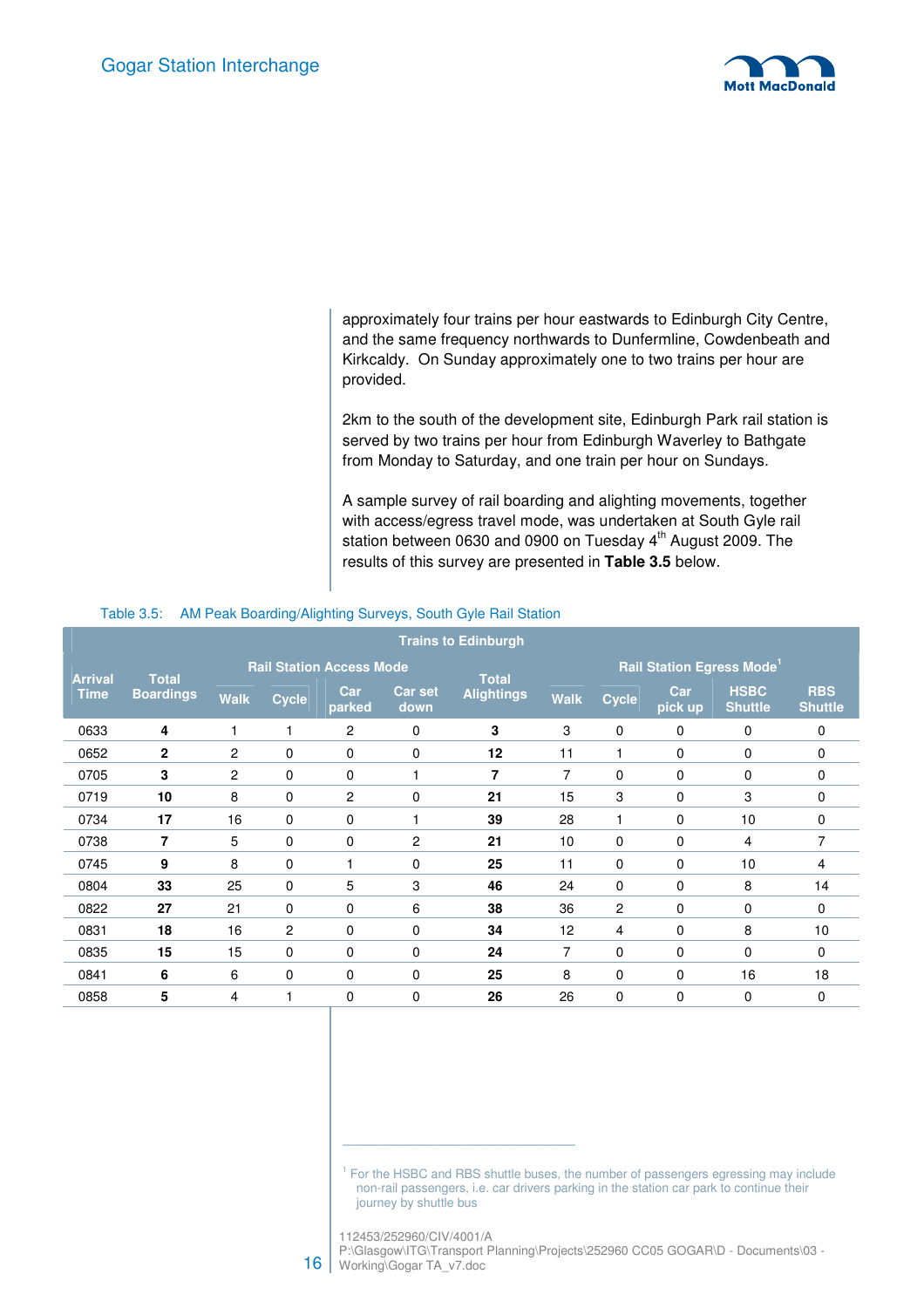

|                |                  |                |              |                                 |                 | <b>Trains to Fife</b> |             |                                 |                |                               |                              |  |
|----------------|------------------|----------------|--------------|---------------------------------|-----------------|-----------------------|-------------|---------------------------------|----------------|-------------------------------|------------------------------|--|
| <b>Arrival</b> | <b>Total</b>     |                |              | <b>Rail Station Access Mode</b> |                 | <b>Total</b>          |             | <b>Rail Station Egress Mode</b> |                |                               |                              |  |
| <b>Time</b>    | <b>Boardings</b> | <b>Walk</b>    | <b>Cycle</b> | Car<br>parked                   | Car set<br>down | <b>Alightings</b>     | <b>Walk</b> | <b>Cycle</b>                    | Car<br>pick up | <b>HSBC</b><br><b>Shuttle</b> | <b>RBS</b><br><b>Shuttle</b> |  |
| 0627           | $\mathbf{2}$     | $\overline{2}$ | $\mathbf 0$  | $\mathbf 0$                     | 0               | 3                     | 3           | 0                               | $\mathbf 0$    | $\mathbf 0$                   | 0                            |  |
| 0641           | $\mathbf{2}$     | $\overline{c}$ | $\mathbf 0$  | $\mathbf 0$                     | 0               | 0                     | 0           | 0                               | $\mathbf 0$    | 0                             | 0                            |  |
| 0718           |                  |                | $\mathbf 0$  | $\mathbf 0$                     | 0               | 3                     | 3           | 0                               | $\mathbf 0$    | 0                             | 0                            |  |
| 0727           |                  |                | 0            | $\mathbf 0$                     | 0               | 12                    | 4           | 0                               | 0              | 4                             | 4                            |  |
| 0751           | 3                | $\overline{c}$ |              | 0                               | 0               | 13                    | 3           | 0                               | $\mathbf 0$    | 0                             | 9                            |  |
| 0815           | $\mathbf{2}$     | 2              | $\mathbf 0$  | $\mathbf 0$                     | 0               | 18                    | 2           | 0                               | 0              | 2                             | 14                           |  |
| 0823           | 8                | 7              |              | $\Omega$                        | $\Omega$        | 30                    | 3           | 0                               | $\mathbf{0}$   | 14                            | 12                           |  |
| 0846           | 3                | 3              | 0            | $\mathbf 0$                     | 0               | 11                    | 11          | 0                               | $\mathbf 0$    | 0                             | 0                            |  |
| 0856           | 3                | 3              | 0            | 0                               | 0               | 4                     | 4           | 0                               | 0              | 0                             |                              |  |

Source: Mott MacDonald observations, 04/08/2009

 $\overline{1}$ 

Ten rail passengers parked their car at the station, representing 6% of recorded boardings during the survey period

Table 3.5 indicates that the largest passenger flow is associated with alightings from Edinburgh-bound trains. 321 passenger alightings were recorded during the survey period. Boardings of Edinburgh-bound trains represent approximately 50% of the alighting flow, with 156 passenger boardings recorded during the survey period.

Boarding/alighting passenger flows associated with Fife-bound trains are significantly lower. As with Edinburgh-bound trains, the highest passenger flow is associated with alightings. 94 passenger alightings and 25 boardings were recorded for Fife-bound trains during the survey period.

With regard to rail access mode, Table 3.5 shows that ten passengers parked their car at the station, representing only 6% of the 181 boardings (to Edinburgh and Fife) recorded during the survey period. The large majority of rail passengers arrived at South Gyle station on foot.

In terms of rail egress mode, Table 3.5 indicates that a significant proportion of passengers use the RBS and Edinburgh Park (HSBC) shuttle buses for their onward journey. However, observations suggest that some of the shuttle bus boardings, particularly from 0800 onwards, are associated with car drivers parking within the (free) car park and boarding the bus to complete their journey to work.

112453/252960/CIV/4001/A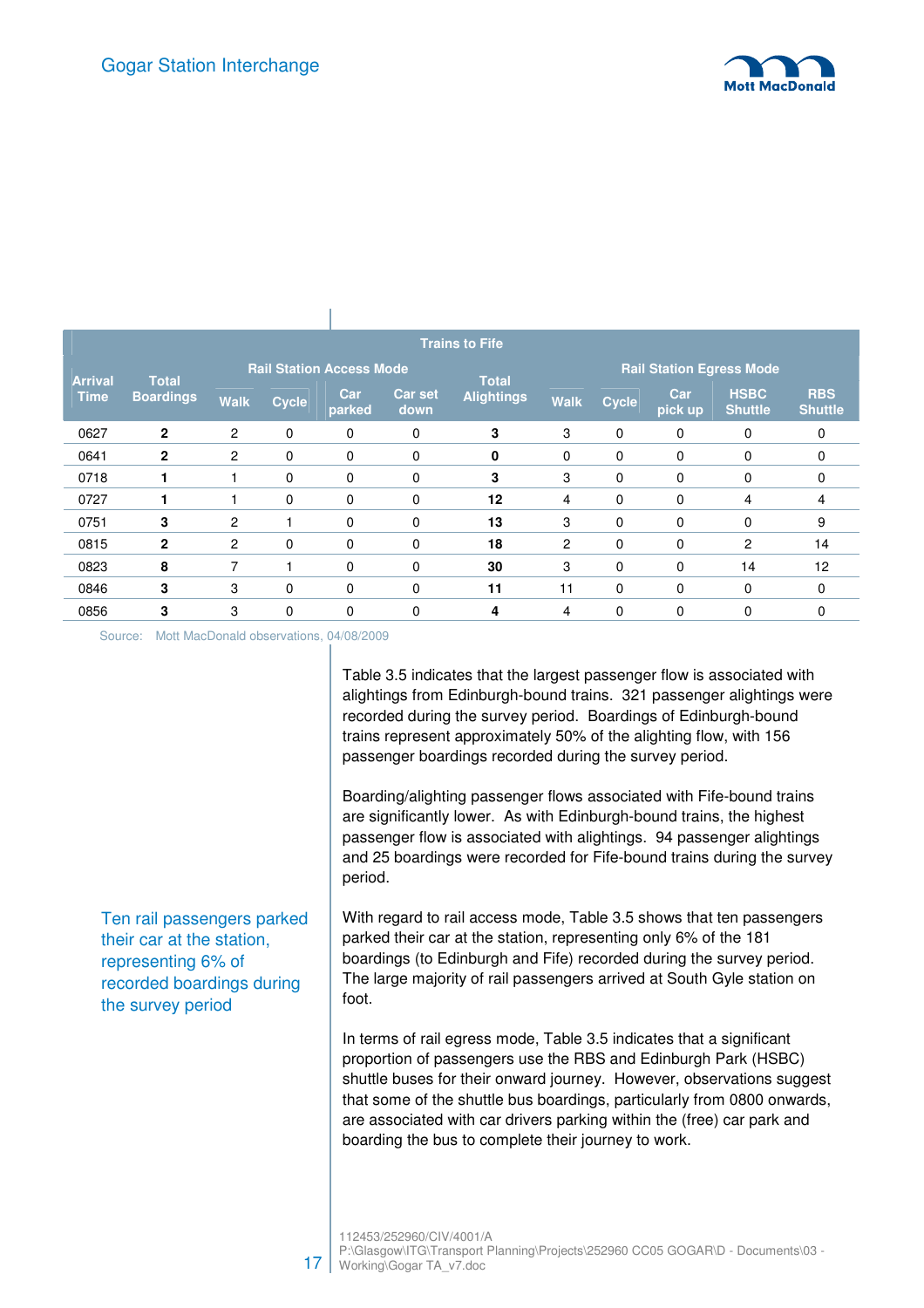



**Table 3.6** below presents the results of a car park occupancy survey at South Gyle station, undertaken at the same time as the rail boarding/alighting survey.

| <b>Table 3.6:</b> |                                     | AM Peak Car Park Occupancy Survey, South Gyle Rail Station |
|-------------------|-------------------------------------|------------------------------------------------------------|
| <b>Time</b>       | <b>Number of spaces</b><br>occupied | % of official car park capacity (63<br>spaces)             |
| 0630              | 5                                   | 8%                                                         |
| 0645              | 6                                   | 10%                                                        |
| 0700              | 7                                   | 11%                                                        |
| 0715              | 10                                  | 16%                                                        |
| 0730              | 19                                  | 30%                                                        |
| 0745              | 45                                  | 71%                                                        |
| 0800              | 49                                  | 78%                                                        |
| 0815              | 71                                  | 113%                                                       |
| 0830              | 76                                  | 121%                                                       |
| 0845              | 77                                  | 122%                                                       |
| 0900              | 81                                  | 129%                                                       |
|                   |                                     |                                                            |

Source: Mott MacDonald observations, 04/08/2009

Table 3.6 indicates that, despite only ten rail passengers being observed to park their cars at the station, the car park reached capacity soon after 0800. By the end of the AM peak period, the number of cars parked exceeded the official capacity of 63 spaces (source http://www.nationalrail.co.uk/stations/sgl/details.html) by almost 20 vehicles, with widespread parking in unmarked spaces.

The site observations suggests that a significant proportion of car park users could be RBS/Edinburgh Park (HSBC) employees using the facility as a Park & Ride for the shuttle buses, not the rail service. It may also be possible that South Gyle station car park is being used as a Park & Share facility, or as an overspill area for residential parking.

CEC expressed concerns regarding the accuracy of the above findings, due to the combination of a single survey, the school holidays and the general summer holiday period. To address this, a further survey was undertaken at South Gyle rail station between 0700 and 0930 on Tuesday 1<sup>st</sup> September 2009. The results are shown in Table 3.7 below.

A significant proportion of car park users could be RBS/Edinburgh Park (HSBC) employees using the facility as a Park & Ride for the shuttle buses, not the rail service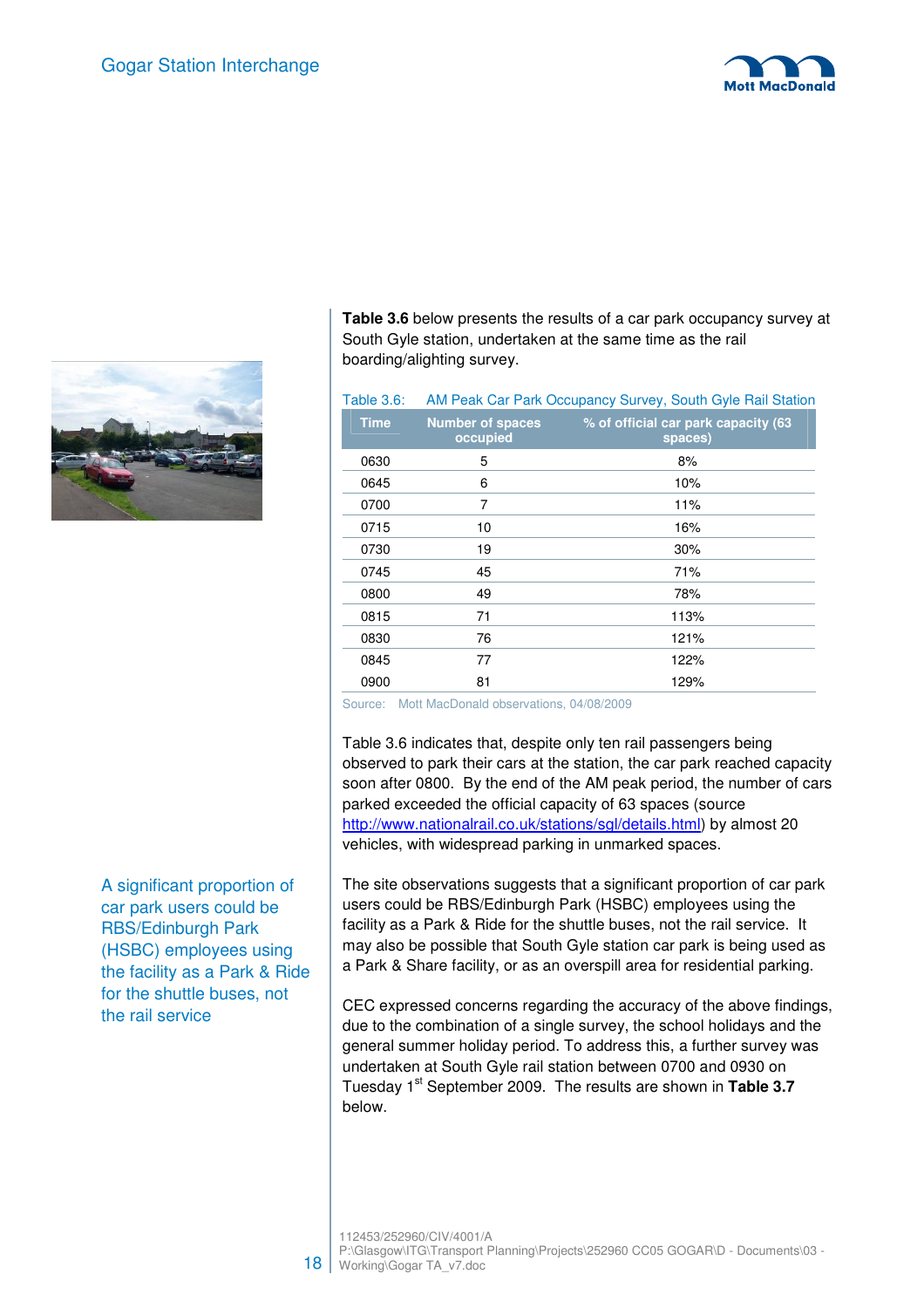

| AM Peak Boarding/Alighting Surveys, South Gyle Rail Station<br>Table 3.7: |                                  |                                        |                                 |                |                        |                                   |  |
|---------------------------------------------------------------------------|----------------------------------|----------------------------------------|---------------------------------|----------------|------------------------|-----------------------------------|--|
| <b>Trains to Edinburgh</b>                                                |                                  |                                        |                                 |                |                        |                                   |  |
|                                                                           | <b>Total</b><br><b>Boardings</b> | <b>Rail Station Access Mode</b>        |                                 |                |                        |                                   |  |
| <b>Arrival</b><br><b>Time</b>                                             |                                  | <b>Walk</b>                            | <b>Cycle</b>                    | Car<br>parked  | <b>Car set</b><br>down | <b>Total</b><br><b>Alightings</b> |  |
| 07:05                                                                     | 4                                | 4                                      | $\mathbf 0$                     | 0              | 0                      | 9                                 |  |
| 07:18                                                                     | 7                                | 7                                      | 0                               | 0              | 0                      | 19                                |  |
| 07:24                                                                     | 6                                | 6                                      | $\pmb{0}$                       | 0              | 0                      | 21                                |  |
| 07:31                                                                     | 6                                | 5                                      | $\mathbf 0$                     | $\mathbf{1}$   | 0                      | 25                                |  |
| 07:48                                                                     | 23                               | 20<br>$\mathbf 0$<br>2<br>$\mathbf{1}$ |                                 |                | 23                     |                                   |  |
| 08:05                                                                     | 16                               | 11                                     | $\mathbf 0$                     | 3              | $\overline{c}$         | 65                                |  |
| 08:30                                                                     | 36                               | 30                                     | $\pmb{0}$                       | $\overline{c}$ | 4                      | 69                                |  |
| 08:35                                                                     | 13                               | 10                                     | $\pmb{0}$                       | 2              | $\mathbf{1}$           | 44                                |  |
| 08:41                                                                     | 7                                | 6                                      | $\mathbf 0$                     | 1              | 0                      | 32                                |  |
| 08:45                                                                     | $\mathbf 2$                      | 0                                      | $\mathbf 0$                     | 0              | $\overline{c}$         | 33                                |  |
| 08:55                                                                     | 6                                | 5                                      | $\Omega$                        | $\mathbf{1}$   | $\Omega$               | 36                                |  |
| 09:05                                                                     | 14                               | 13                                     | $\pmb{0}$                       | $\mathbf{1}$   | 0                      | 6                                 |  |
| 09:21                                                                     | 11                               | 11                                     | $\mathbf 0$                     | $\mathbf{0}$   | 0                      | 16                                |  |
| <b>Trains to Fife</b>                                                     |                                  |                                        |                                 |                |                        |                                   |  |
|                                                                           |                                  |                                        | <b>Rail Station Access Mode</b> |                |                        |                                   |  |
| <b>Arrival</b><br><b>Time</b>                                             | <b>Total</b><br><b>Boardings</b> | <b>Walk</b>                            | <b>Cycle</b>                    | Car<br>parked  | <b>Car set</b><br>down | <b>Total</b><br><b>Alightings</b> |  |
| 07:18                                                                     | 3                                | 3                                      | 0                               | 0              | 0                      | $\mathbf{2}$                      |  |
| 07:24                                                                     | 1                                | 0                                      | $\mathbf{1}$                    | 0              | 0                      | 9                                 |  |
| 07:47                                                                     | $\overline{2}$                   | $\mathbf{1}$                           | $\mathbf 0$                     | 0              | $\mathbf{1}$           | 21                                |  |
| 08:15                                                                     | 1                                | 0                                      | $\mathbf{1}$                    | 0              | 0                      | 18                                |  |
| 08:20                                                                     | 5                                | 4                                      | $\pmb{0}$                       | $\mathbf{1}$   | 0                      | 17                                |  |

Source: Mott MacDonald observations, 01/09/2009

The results of the 1<sup>st</sup> September 2009 survey generally support those of the 4<sup>th</sup> August 2009 survey Table 3.7 indicates that the results of the  $1<sup>st</sup>$  September 2009 survey generally support those of the 4<sup>th</sup> August 2009 survey. The largest passenger flow was again associated with alightings from Edinburghbound trains, with boardings of Edinburgh-bound trains representing less than half of the alighting flow. Boarding/alighting passenger flows

08:45 **1** 1 0 0 0 **19**  08:55 **5** 4 0 1 0 **12**  09:15 **2** 2 0 0 0 **2** 

19 P:\Glasgow\ITG\Transport Planning\Projects\252960 CC05 GOGAR\D - Documents\03 -Working\Gogar TA\_v7.doc

<sup>112453/252960/</sup>CIV/4001/A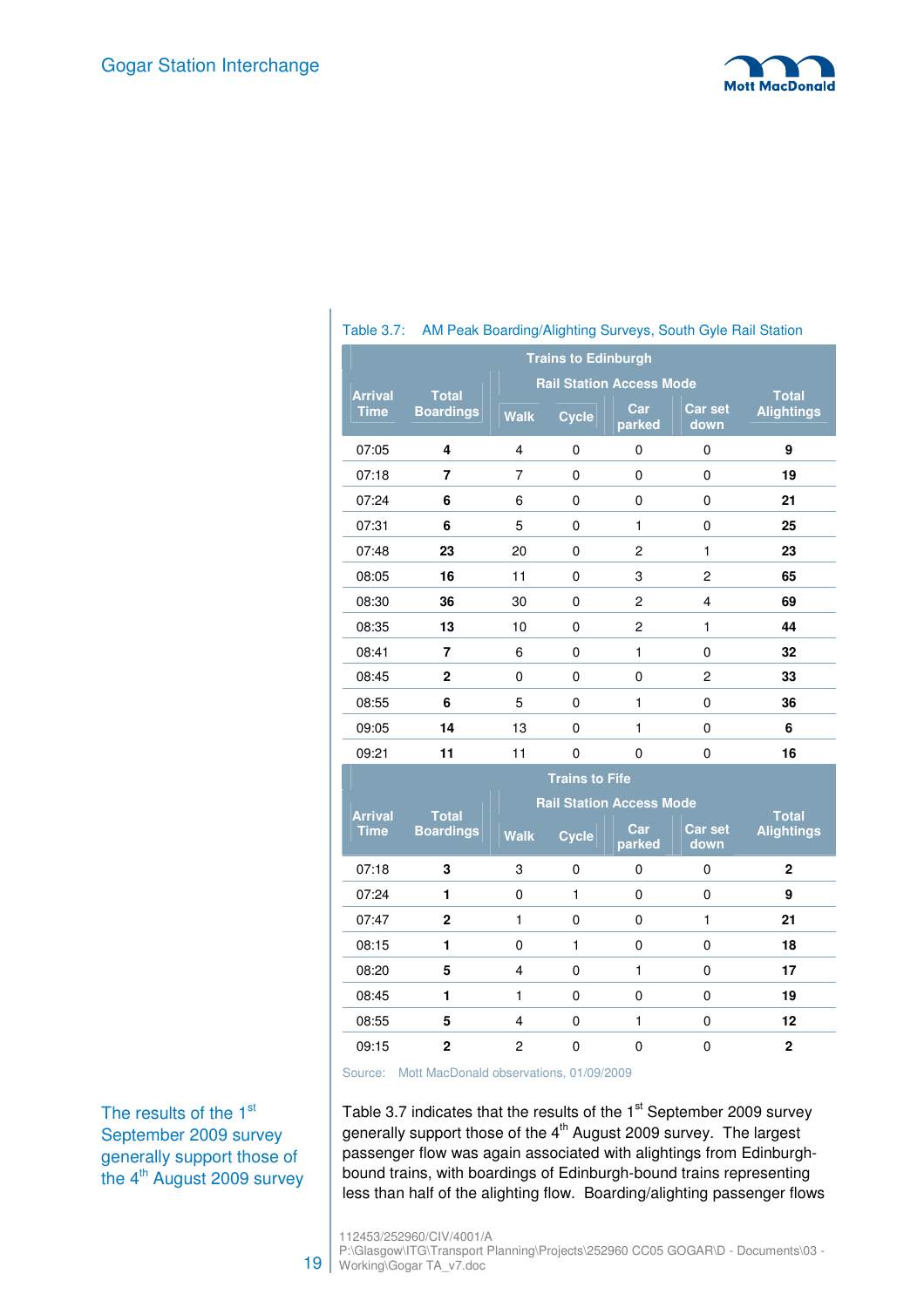

9% of rail boardings recorded during the survey were made by passengers parking their car at the station



associated with Fife-bound trains is significantly lower than for Edinburgh-bound trains.

With regard to rail access mode, Table 3.7 shows that 15 passengers parked their car at the station, representing only 9% of the 171 boardings (to Edinburgh and Fife) recorded during the survey period. This is comparable with the ten boarding rail passengers observed to use the car park during the  $4<sup>th</sup>$  August 2009 survey. The large majority of rail passengers again arrived at South Gyle station on foot.

**Table 3.8** presents the findings of a car park occupancy survey undertaken at the same time as the rail boarding/alighting survey.

#### Table 3.8: AM Peak Car Park Occupancy Survey, South Gyle Rail Station

| <b>Time</b> | <b>Number of spaces</b><br>occupied | % of official car park capacity (63 spaces) |
|-------------|-------------------------------------|---------------------------------------------|
| 07:00       | 6                                   | 10%                                         |
| 07:15       | 8                                   | 13%                                         |
| 07:30       | 12                                  | 19%                                         |
| 07:45       | 25                                  | 40%                                         |
| 08:00       | 42                                  | 67%                                         |
| 08:15       | 54                                  | 86%                                         |
| 08:30       | 63                                  | 100%                                        |
| 08:45       | 72                                  | 114%                                        |
| 09:00       | 73                                  | 116%                                        |
| 09:15       | 74                                  | 117%                                        |
| 09:30       | 74                                  | 117%                                        |
|             |                                     |                                             |

Source: Mott MacDonald observations, 01/09/2009

Table 3.8 indicates that the car park reached its official capacity of 63 spaces at approximately 0830. 74 vehicles were parked by the end of the survey period, slightly lower than the  $4<sup>th</sup>$  August 2009 survey.

112453/252960/CIV/4001/A

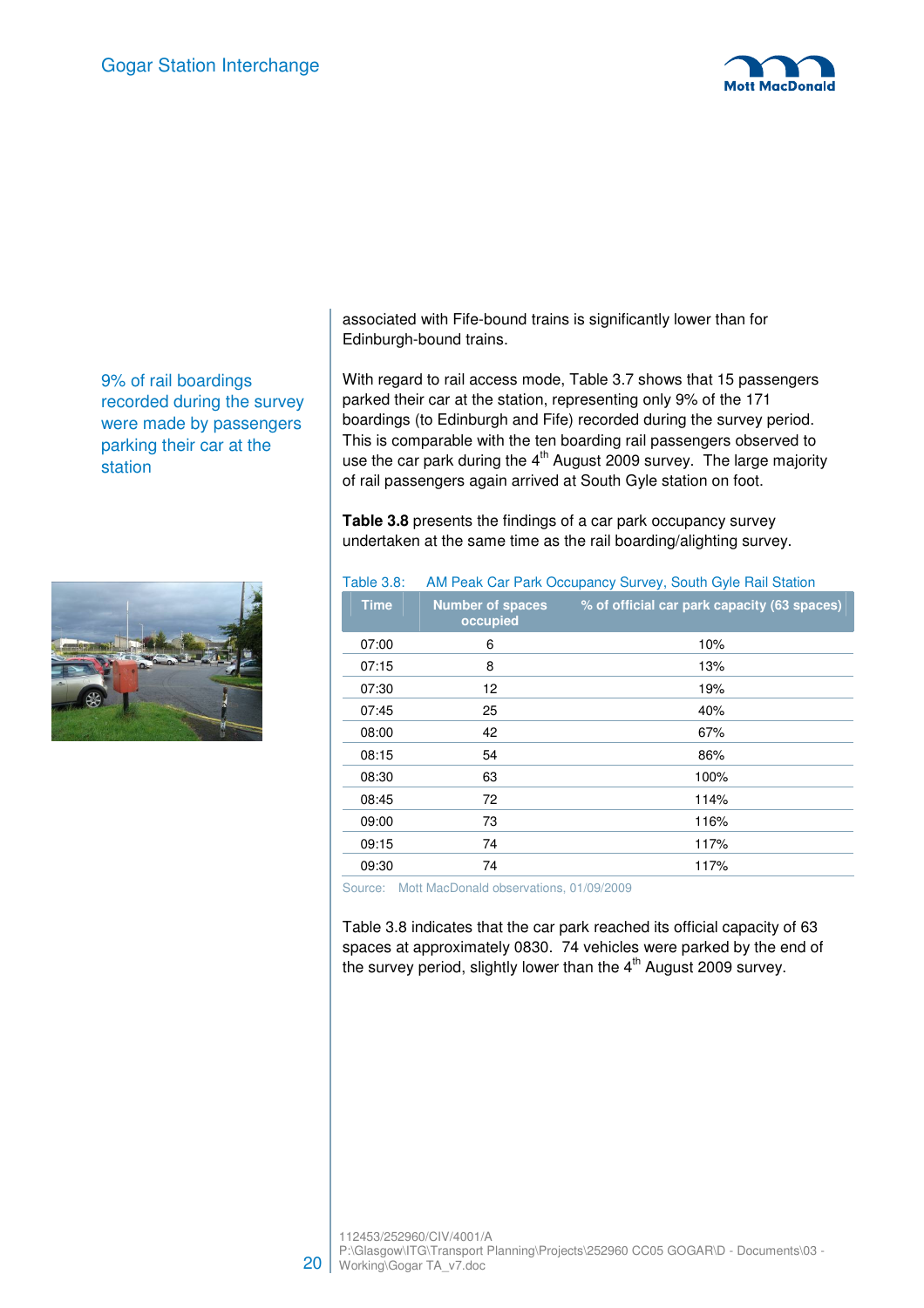



Boarding counts were also undertaken for the RBS and Edinburgh Park (HSBC) shuttle bus services, shown in **Table 3.9** below.

#### Table 3.9: Shuttle Bus Boarding Counts, South Gyle Rail Station

| <b>Edinburgh Park (HSBC) Shuttle</b><br><b>Bus</b> |                  | <b>RBS Shuttle Bus</b> |                  |  |  |
|----------------------------------------------------|------------------|------------------------|------------------|--|--|
| <b>Arrival Time</b>                                | <b>Boardings</b> | <b>Arrival Time</b>    | <b>Boardings</b> |  |  |
| 07:22                                              | 2                | 07:20                  | 2                |  |  |
| 07:30                                              | 9                | 07:30                  | 11               |  |  |
| 07:35                                              | 3                | 07:40                  | 8                |  |  |
| 07:50                                              | 6                | 07:50                  | 12               |  |  |
| 08:10                                              | 11               | 08:00                  | 8                |  |  |
| 08:22                                              | 8                | 08:10                  | 13               |  |  |
| 08:32                                              | 11               | 08:20                  | 8                |  |  |
| 08:40                                              | 15               | 08:30                  | 10               |  |  |
| 08:50                                              | 21               | 08:40                  | 23               |  |  |
| 09:00                                              | 14               | 08:50                  | 16               |  |  |
| 09:10                                              | 1                | 09:00                  | 6                |  |  |
| 09:30                                              | 6                | 09:10                  | $\Omega$         |  |  |
|                                                    |                  | 09:20                  | 0                |  |  |
|                                                    |                  | 09:30                  | 1                |  |  |
|                                                    |                  |                        |                  |  |  |

The level of shuttle bus usage indicated in Table 3.9, together with general observations during the survey, suggest that the majority of these boardings are associated with car drivers parking at the station car park, especially from 0800 onwards.

In summary, the two surveys undertaken in August and September 2009 both indicate that rail borne Park & Ride activity at South Gyle is limited, suggesting that the majority of cars parked are associated with users of shuttle buses to the surrounding employment areas.

#### 3.7 Pedestrian and Cycle Routes

Access to the site for pedestrians and cyclists from the north and west is good, with a shared cycleway/footway provided along the north side of the A8 Glasgow Road, around Gogar Roundabout. This provides access to the East/West Craigs residential area to the northeast and the RBS headquarters (via a road overbridge), Ratho Station and Newbridge to the west.



112453/252960/CIV/4001/A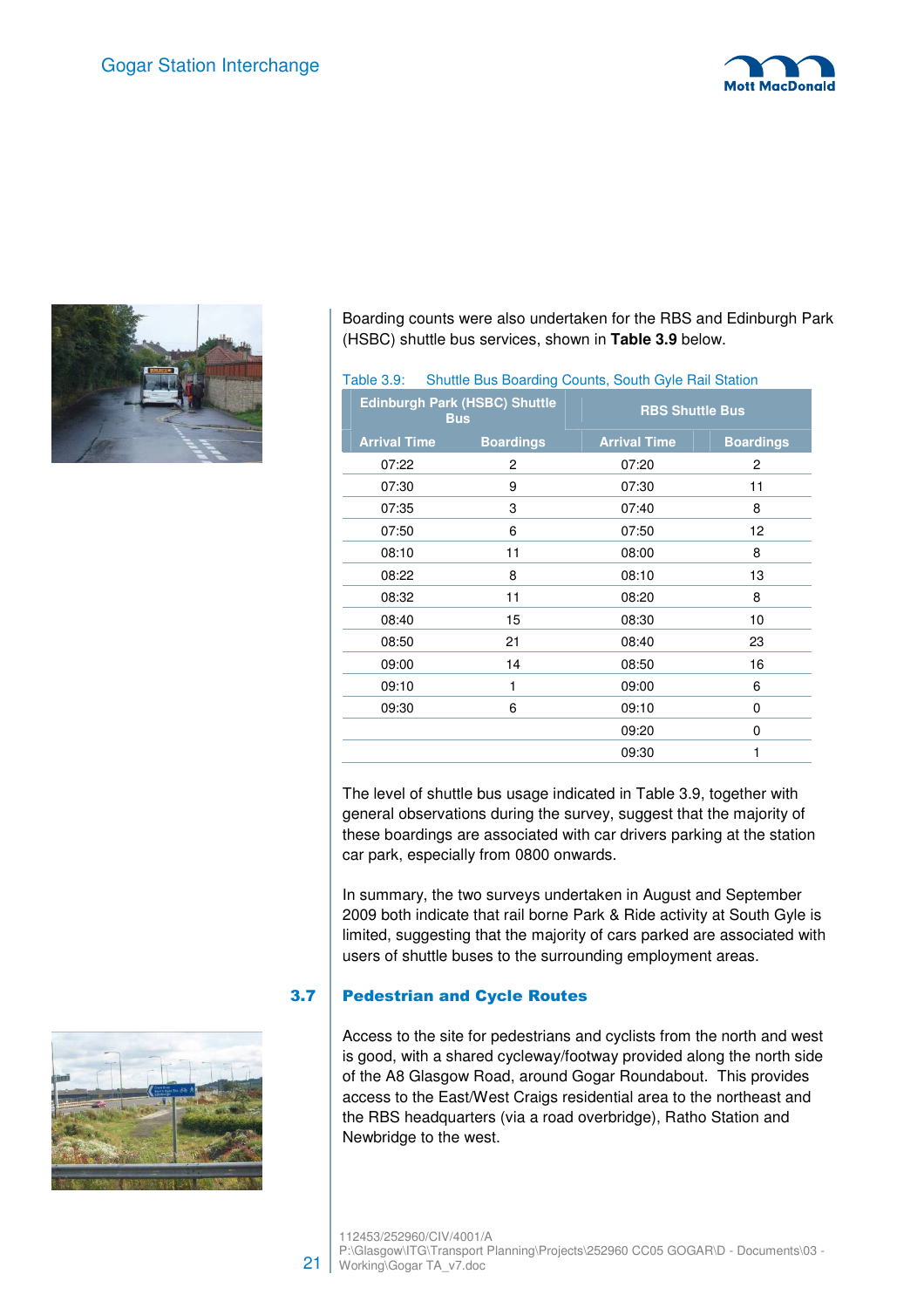



A shared cycleway/footway is also provided on the south side of the A8 Glasgow Road, but users are required to cross the South Gyle Broadway and A720 City Bypass exits from Gogar Roundabout via uncontrolled crossings, although dropped kerbs are provided. This route connects with a shared use path on the north east side of South Gyle Broadway and routes through the Gyle Shopping Centre to the residential area.

Both routes are designated as cycle paths on the Edinburgh Cycle Network map, and are provided with lighting and good quality destination signage.

Footways and dropped kerbs are provided on the western and eastern overbridges at Gogar Roundabout, although high traffic volumes on the slip roads discourage movement between the footways/cycleways on the north and south sides of the A8 Glasgow Road. Alternative routes for crossing the A8 necessitate large diversions, via the RBS overbridge approximately 800m to the west of the roundabout, or via signal controlled pedestrian crossings at the Turnhouse Road/A902 Maybury Road/A8 Glasgow Road junction approximately 600m to the east.

112453/252960/CIV/4001/A

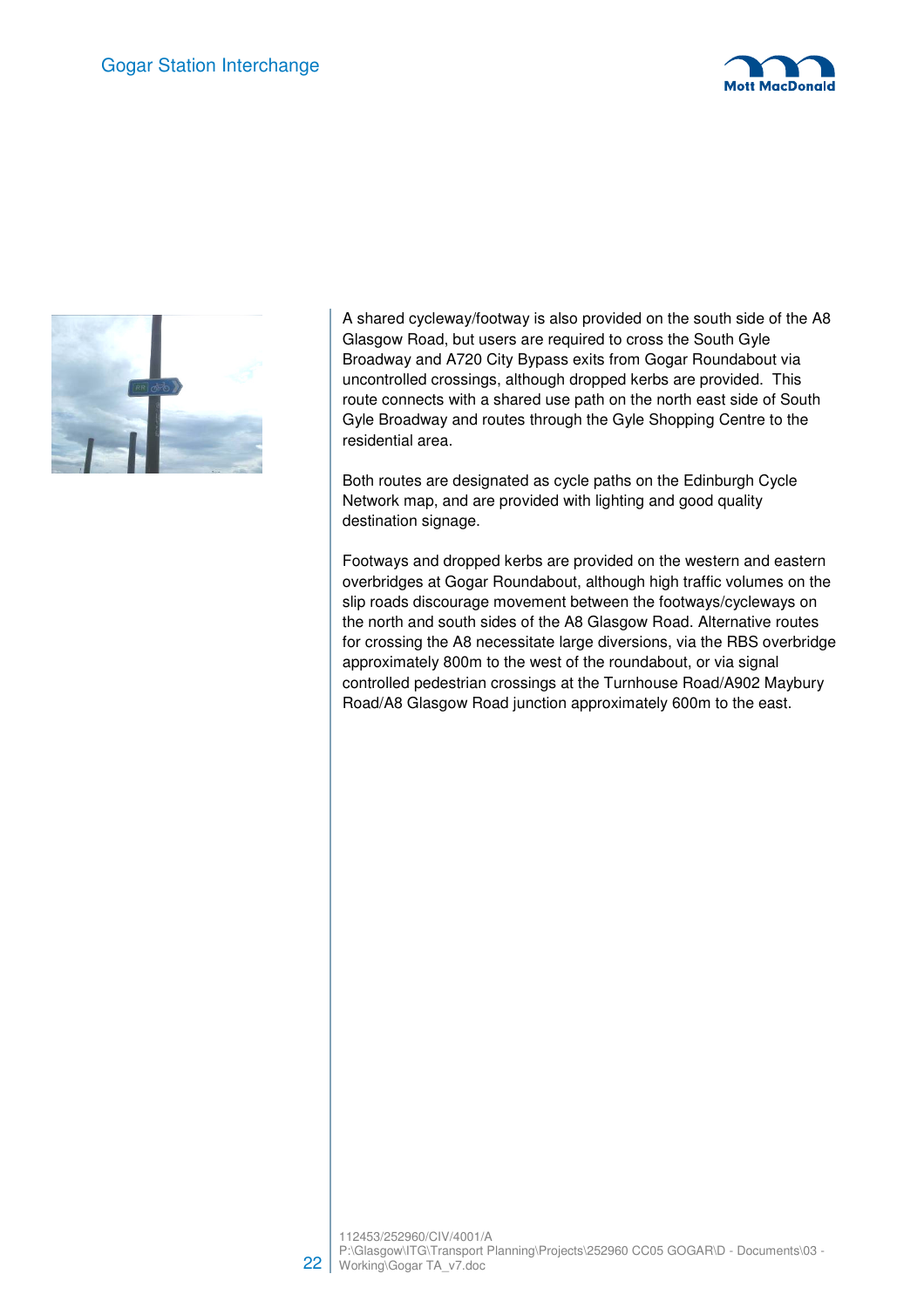

# 4. Proposed Development

#### 4.1 Site Location

The site for the proposed interchange fronts the north side of the A8 Glasgow Road and covers an area of approximately 1.0ha. This does not include the area covered by the tram stop which is being progressed as part of the Edinburgh Tram works.

The site currently has multiple owners. The largest proportion is owned by CEC, with other landowners being the Scottish Ministers, Saica Packaging UK Ltd, Network Rail, West Craigs Ltd (formerly Meadowfield Developments) and Gyle Shopping Centre Partner Ltd/CEC.

The site is currently used by contractors for the Edinburgh Tram construction works, with no obvious vegetation on site.

#### 4.2 Development Proposals

Parking for 100 cycles and 18 cars (including four spaces for Blue Badge holders and four for First ScotRail staff) will be provided, together with two bus stands and three layover bays

This Transport Assessment accompanies a planning application for a new inter-modal transport interchange on land to the northwest of the A8/A720 Gogar Roundabout. The proposals include a heavy rail station with two 265m length platforms (with partial canopies), lifts and footbridge between platforms, ticket office, waiting rooms and retail kiosk. Parking for 100 cycles and 18 cars (including four spaces for Blue Badge holders and four for First ScotRail staff) will be provided, together with two bus stands and three layover bays. Level access to the tram stop will be provided via a footbridge over the tramway cutting, with lifts providing step free access to the tramway stops below. A subway under the A8 Glasgow Road, to the east of Gogar Roundabout, will be provided, forming the main gateway to the interchange from the Gyle area.

A proposed site layout plan is provided as **Appendix C**.

#### 4.3 **Relevant Committed Developments**

#### 4.3.1 Turnhouse Road light industrial development

At the meeting with CEC officers on  $3<sup>rd</sup>$  July 2009 a proposed light industrial development on Turnhouse Road was identified as the only committed development which is relevant to this Transport Assessment. CEC supplied the Transport Assessment report for this development (Waterman Boreham Consulting, 16<sup>th</sup> July 2009) to Mott MacDonald.

23

<sup>112453/252960/</sup>CIV/4001/A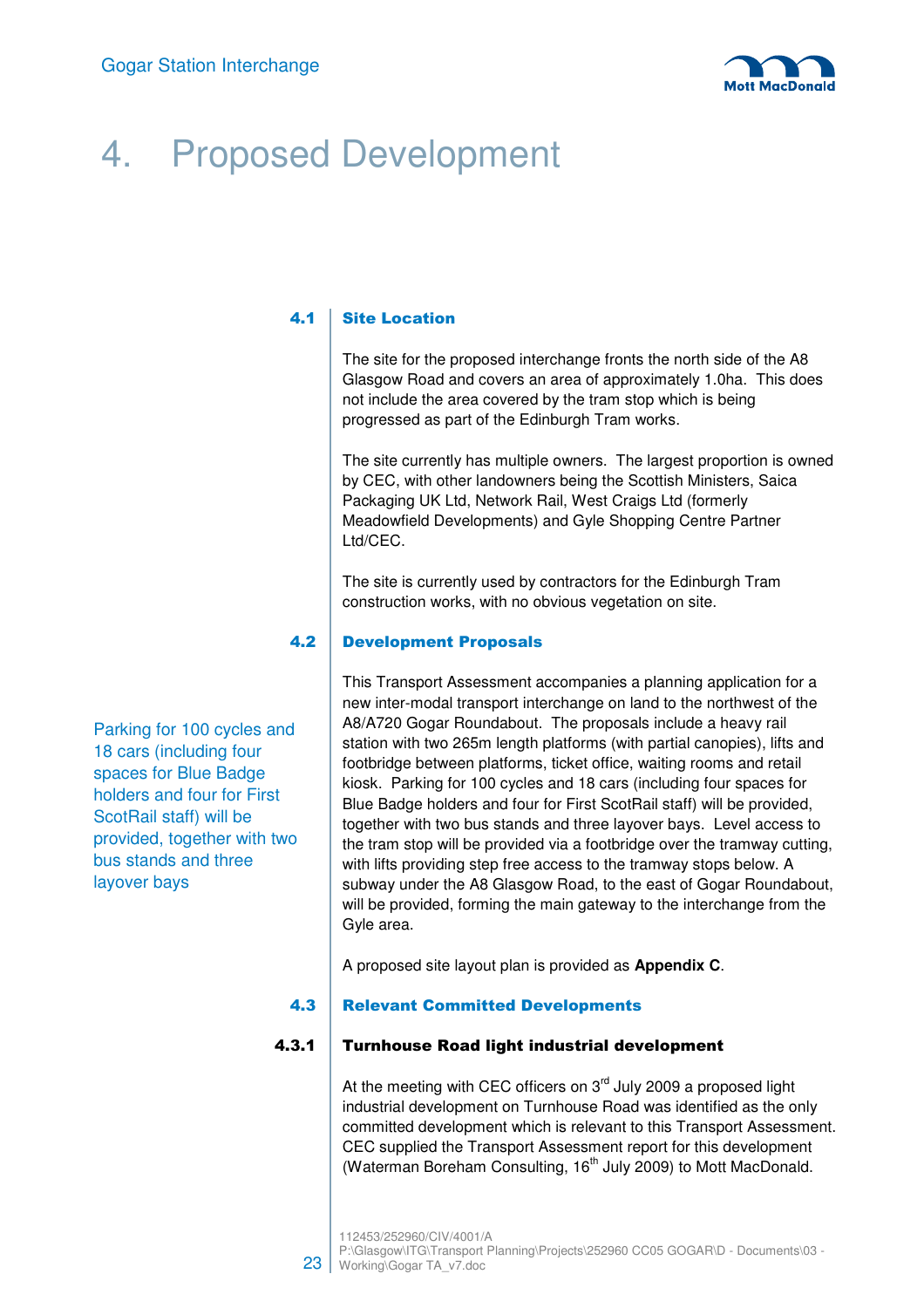

The proposed light industrial development is located on the site of the former RAF Turnhouse base, approximately 3km walking distance northwest of the Gogar development site and consists of up to 3,291m2 GFA of offices and up to 16,550m2 of light industrial units.

No specific issues (such as on-street parking) affecting Turnhouse Road were identified in the Waterman Boreham report.

Consideration of the impact of the proposed light industrial development on the operation of Gogar Roundabout was not made in the Waterman Boreham report, therefore the predicted trip generation has not be incorporated in our assessment.

#### 4.3.2 Gogar Link

The site layout has been designed to accommodate the dualling of the tram depot access road at a later date if required

Although not a committed development, the site layout has been designed to accommodate the dualling of the tram depot access road at a later date if required, to accommodate the proposed Gogar Link connecting Gogar Roundabout with the Airport and Eastfield Road.

### 4.3.3 Gogar Tram Depot

As part of the development of the Edinburgh Tram network a tram maintenance and stabling facility will be constructed on land to the northwest of Gogar Roundabout. Opening is scheduled for 2011.

It is understood from CEC officers that no Transport Assessment was submitted for this development, although a site layout drawing available online as part of the planning application documents shows a total of 112 car parking spaces will be provided, presumably for staff and operational use. It has been indicated anecdotally that staff will work on a shift-based pattern and that shift changeover times will be outside the peak periods on the local road network. Trip generation associated with the tram depot has therefore not been incorporated in our assessment.

#### 4.4 Consultations with Key Stakeholders

#### 4.4.1 Overview

Liaison with Lothian Buses, First in Scotland East, E&M Horsburgh and SEStran has taken place to define likely future requirements for bus interchange at Gogar. Preliminary interchange layouts were circulated for their consideration, which indicated the key access principles, i.e.

112453/252960/CIV/4001/A

24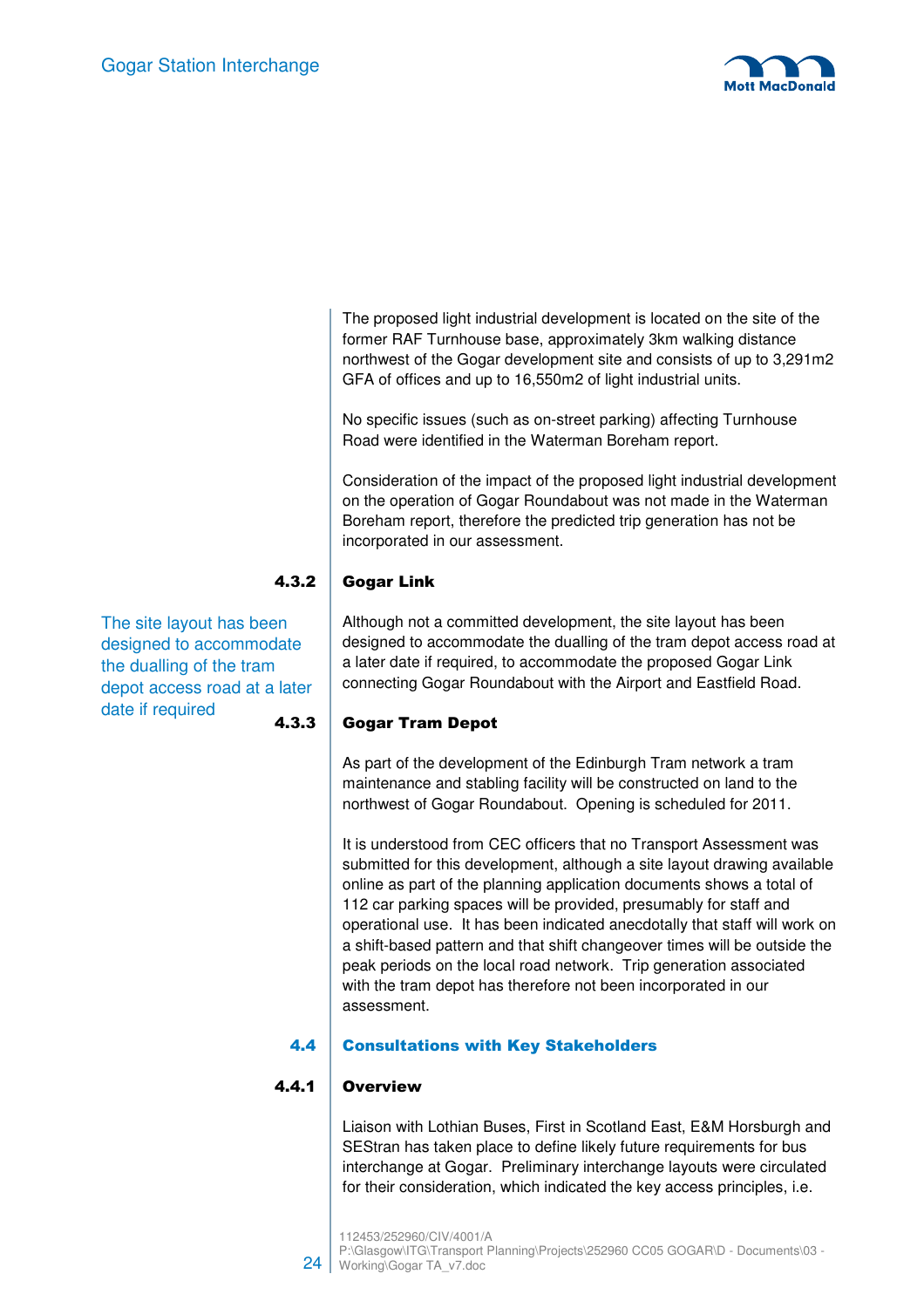

bus access to Gogar Interchange via the tram depot access road and bus stands adjacent to the heavy rail station.

With regard to the potential diversion of bus services into Gogar Interchange, bus operators were invited to express their views as to whether this would be commercially viable, i.e. the possibility of new/additional revenue support being provided by CEC for existing bus services was not discussed.

The key issues arising from this liaison are summarised in the following sections.

#### 4.4.2 Lothian Buses

The main comments made by Lothian Buses were as follows:

- $\blacksquare$  irrespective of the prospects for commercial bus operation to Gogar Interchange, or operation under contract (which Lothian Buses believe is likely to be the case for any future Orbital Bus service), replacement bus services will be required when rail and tram services are disrupted. Therefore infrastructure capable of accommodating bus services will be required in any case;
- scepticism was expressed regarding the ability for bus services to be diverted without significantly adding to running time, which could lead to increased operating costs and a perception of the route being circuitous for any through passengers not boarding or alighting at the station;
- stops on the slip roads to the east of Gogar Roundabout may be usable, provided that attractive walk egress to the interchange can be achieved (it was subsequently identified by Mott MacDonald that, due to the limited land available and the road safety issues associated with conflicting traffic movements, the provision of additional bus stop or lay-by provisions on the A8 is not feasible);
- more interest was expressed in serving the station proper by terminating services. In particular, the tram route will not provide a link from the Corstorphine corridor or from the south western suburbs. There may therefore be some potential to extend existing route 18 from the Gyle Shopping Centre to Gogar Interchange, but this will be a matter of commercial judgement, weighing up the probable revenue against the increased operating cost, as well as the specific access arrangement and the capacity for buses to take layover;
- the potential future diversion of route 31 (East Craigs Rosewell) via Turnhouse road as and when the West Craigs development takes place was indicated. Under this scenario, Lothian Buses would be keen to have direct access to the northeast side of Gogar

There may be some potential to extend existing route 18 from the Gyle Shopping Centre to Gogar Interchange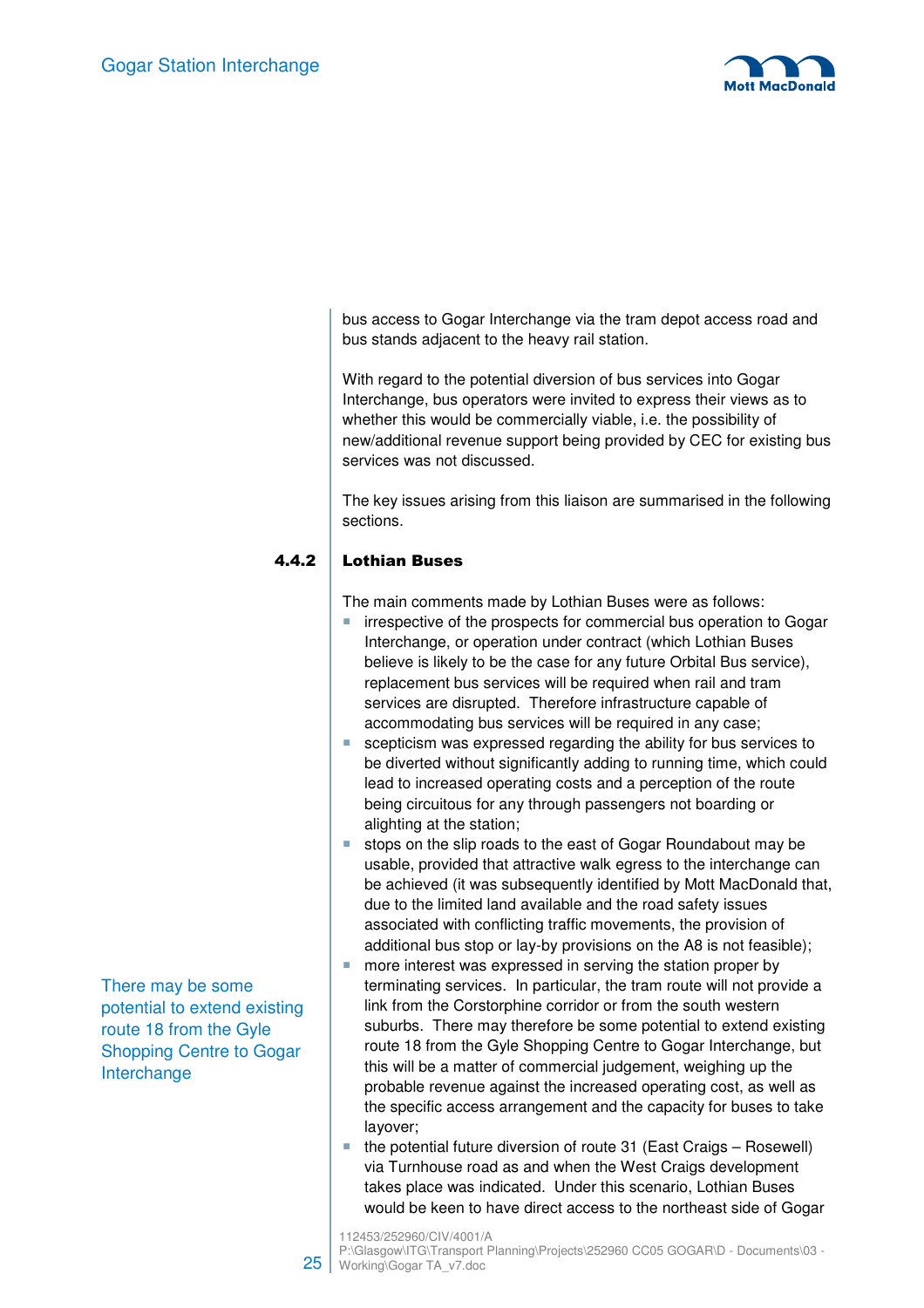

Interchange (there are no elements within the scheme design which would preclude the provision of such access in the future).

### 4.4.3 First in Scotland East

The main comments made by First in Scotland East were as follows:

- First would require much more detail of the planned road layout before committing to enter Gogar Interchange;
- Some passenger movements would benefit from the diversion of services into the interchange, for example passengers travelling from Broxburn or Winchburgh to Fife, but these are likely to be in a minority;
- **First would be unlikely to inconvenience its existing Corstorphine** and City Centre bound passengers by making a time consuming diversion, consistent with the view taken regarding the routeing of buses via RBS at Gogarburn; and
- There are no current plans to increase bus service frequencies along the corridor, indeed from  $19<sup>th</sup>$  October 2009 the frequency of route 38 will be reduced from four to three buses per hour.

#### 4.4.4 E&M Horsburgh

The main comments made by E&M Horsburgh were as follows:

- $\blacksquare$  the likelihood is that routes 63, 64, 555, 559 and 777 would all stop within Gogar Interchange;
- all of the above routes are currently operated under contract, however routes 555 and 777 will become commercial in 2010; and
- route 64 currently serves the airport and the feasibility of diverting routes 63 and 559 via the airport is being investigated.

### $4.4.5$  SEStran

Mott MacDonald attended a meeting with SEStran officers and the CEC Public Transport officer on 20<sup>th</sup> August 2009, primarily to discuss the Orbital Bus proposals and the potential requirements for interchange at Gogar. The main issues arising from the meeting were as follows:

- the aspiration for Orbital Bus is to provide 12 buses per hour during peak periods between Musselburgh and the Airport, with six buses per hour off-peak;
- **SEStran would very much like Orbital Bus services to stop within** Gogar Interchange;
- a layover facility at Gogar Interchange is desired, as some buses may terminate there during the AM and PM peak traffic periods, as demand for the Airport is low at those times;

Provision of stopping/layover facilities for Orbital Bus services at Gogar Interchange is desired

First would be unlikely to inconvenience its existing Corstorphine and City Centre bound passengers by making a time consuming diversion

<sup>112453/252960/</sup>CIV/4001/A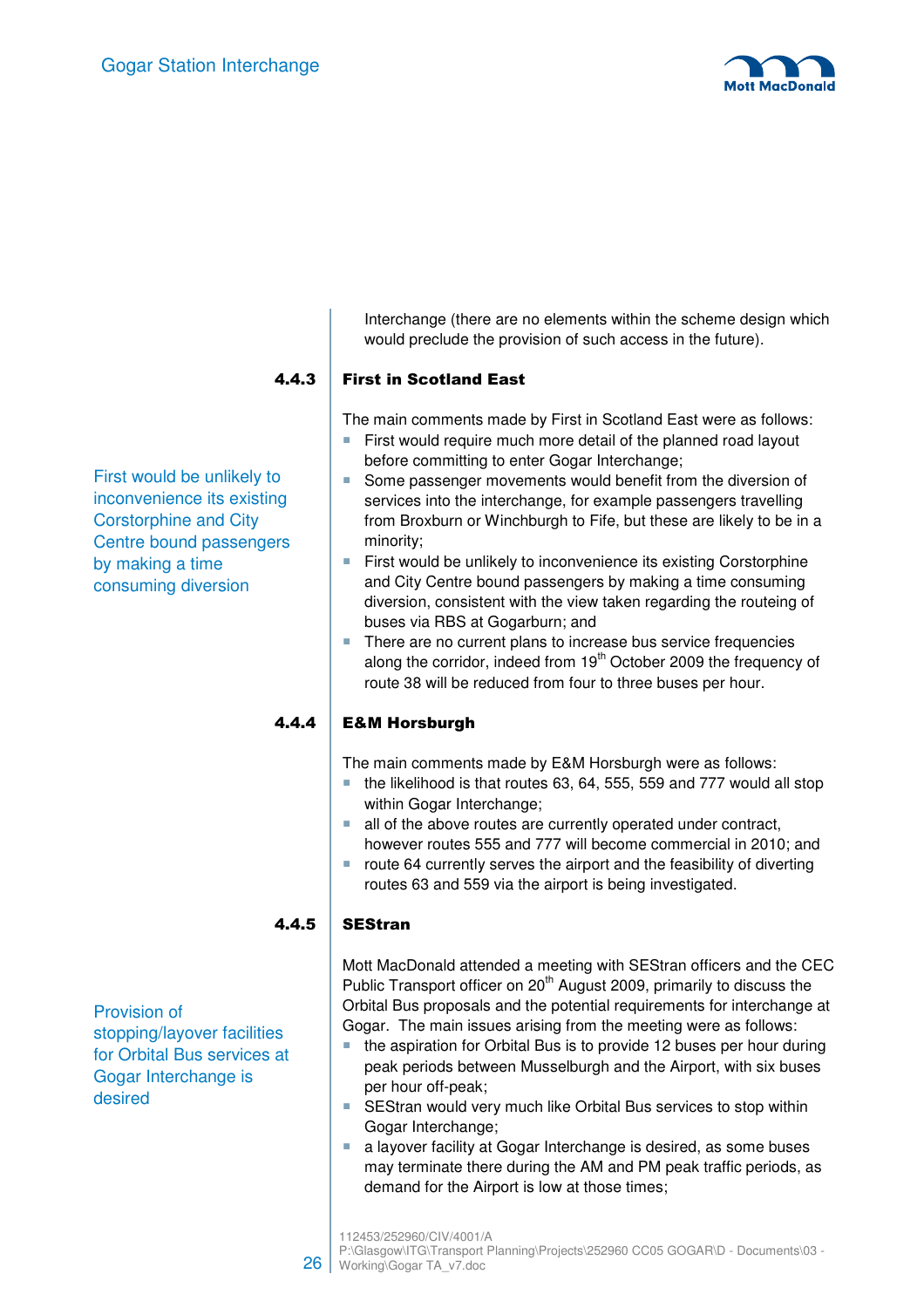

- Orbital Bus services are likely to be operated by single deck vehicles, but this will be the operator's decision. However, the interchange layout should be "future proofed" so that 18.0m length articulated bus operation can be accommodated in the future;
- double deck bus operation is possible. There are no height restrictions within the scheme design which could prevent this;
- SEStran would not encourage the provision of long-term car parking at Gogar Interchange. If parking were to be provided, provision to the south west of the railway track would encourage car parking for the purpose of commuting to Edinburgh. SEStran reported that a more desirable parking location would be to the north east of the railway track, with access from Turnhouse Road (there are no elements within the scheme design which would preclude the provision of such facilities in the future).

#### 4.5 Construction Traffic Movements

Construction works are programmed to commence in July 2010. It is anticipated that construction vehicles will access the development site from three locations:

- **from the tram depot access road running north from Gogar** Roundabout;
- $\blacksquare$  from the A8 Glasgow Road. This access will be to facilitate subway construction. Staged occupation of this area is required which will be agreed with CEC as the roads authority. **Appendix D** shows the proposed traffic management arrangements to be implemented during the four phases of subway construction; and
- from the Gyle Shopping Centre car park, again to provide access to the subway construction works.

Some abnormal loads are envisaged. These may include prefabricated elements of the scheme such as the railway footbridge and the link structure between the station and the vertical circulation building.

It is anticipated that HGV movements will be restricted to daytime hours only (i.e. 0700 to 1800 Monday to Saturday), although some limited night time working may be necessary to work outwith railway operational hours. The shifts of construction workers will be timed to avoid the peak periods on the local road network.

No sensitive receptors have been identified which may be affected by traffic generated during the construction phase. As the development site adjoins the strategic road network, construction HGVs will not be required to traverse local residential roads. No significant negative effects are therefore expected to occur during the construction phase,

<sup>112453/252960/</sup>CIV/4001/A